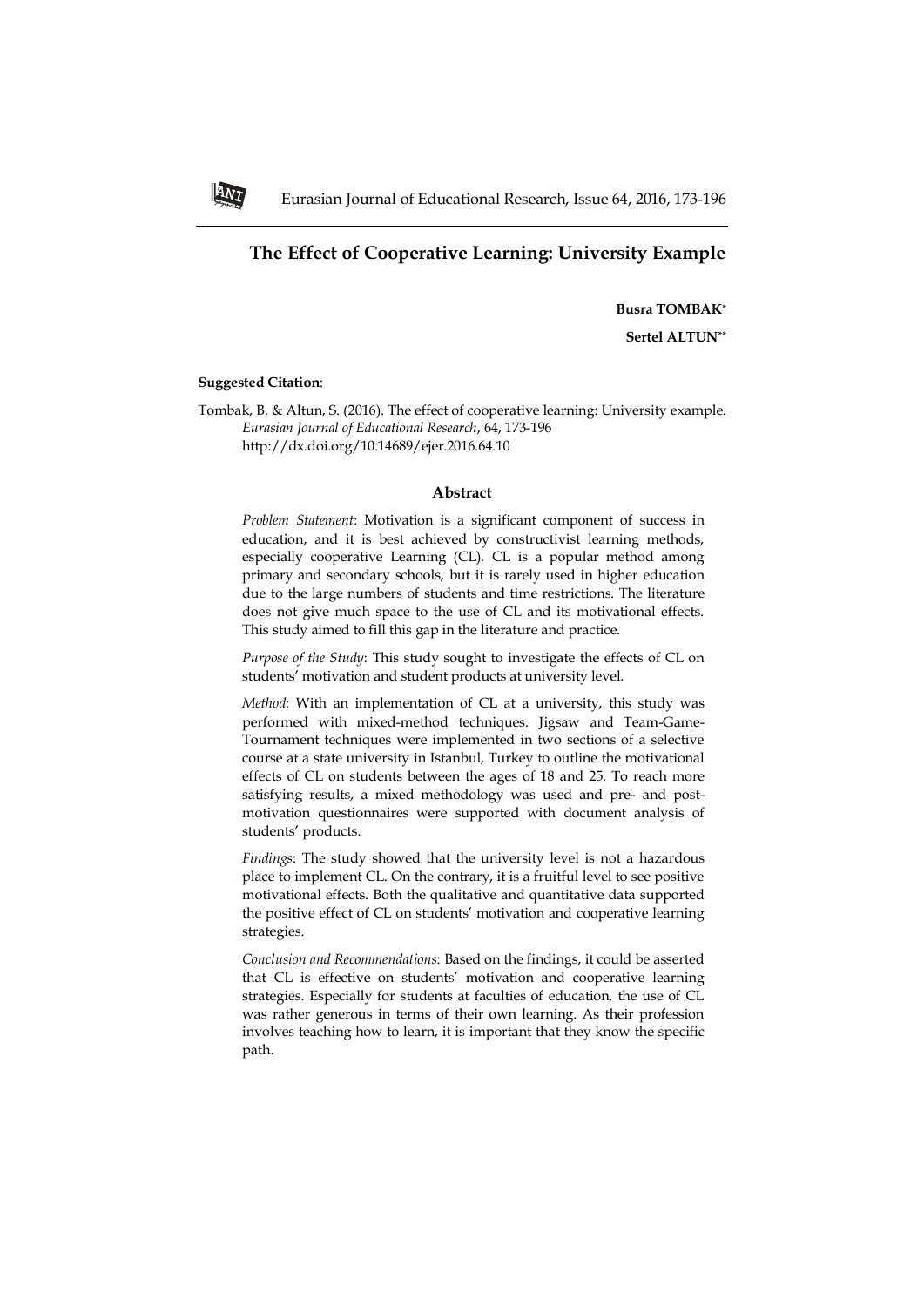*Keywords*: Cooperative Learning, motivation, teacher training, higher education.

## **Introduction**

Motivation is one of the key determiners of success in almost every field. All the requirements of success lie under the hidden garden of motivation: determination, hard work, will, belief, time management, etc. As Steve Jobs (2005) pointed out, "The only way to do great work is to love what you do." Motivation is regarded as a fundamental element of education (Deci, Vallerand, Pelletier, Ryan, 1991; Rienties, Tempelaar, Bossche, Gijselaers & Segers, 2009; Zhou, 2012; Ray, 1992). However, it is known that the underachievement or disengagement of students is caused by a lack of motivation (Rowell & Hong, 2013) and a positive correlation has been found between engagement and motivation (Klauda & Guthrie, 2015).

When five areas that could increase motivation of the students are analyzed, the first is identified as the program or instruction type: i. a motivating program; ii. enjoyable and different activities for students; iii. defining a goal; iv. peermotivation; v. encouraging parents to learn (Thompson, 1987). When those areas are given a deeper look, an instruction type would be noticed as meeting them: Cooperative Learning. Cooperative Learning (CL) is a learning model with deep theoretical and practical roots dating back to the 1900s and before (Johnson, Johnson, & Smith, 1998). It is asserted by many researchers that CL increases the level of motivation (Ning & Hornby, 2014; Law, 2008; Nichols, & Hall, 1995) and the academic success of students (Adu & Galloway, 2015; Bayraktar, 2011; Keramati, 2010; Slavin, Hurley, & Chamberlain, 2003). However, CL is neglected at the university level (Herrman, 2013) although it has been proven to elicit positive results including success and motivation at kindergarten (Artut, 2009), elementary (Tarhan, Ayyildiz, Ogunc, & Sesen, 2013; Ebrahim, 2012; Law, 2011), and secondary levels (Orora, Keraro, & Wachanga, 2014; Topping et al., 2011; Keramati, 2010). This study analyzed, the motivational effect of CL in two university classes along with student products with the aim of demonstrating the effect of CL on university students' motivation and products.

In other words, it is believed that motivated students are more successful and engaged in education than non-motivated students. For this reason, many instruction models, teaching materials, and ideas have been developed to increase the motivation of the students. A CL model is a model that promises to increase the motivation of students in a way that is compatible with the requirements of the 21st century (Johnson & Johnson, 2014).

This study seeks answers to the following questions:

- 1. Does CL increase the perception of motivation of group work?
- 2. Does CL affect university students' products as a result of group work?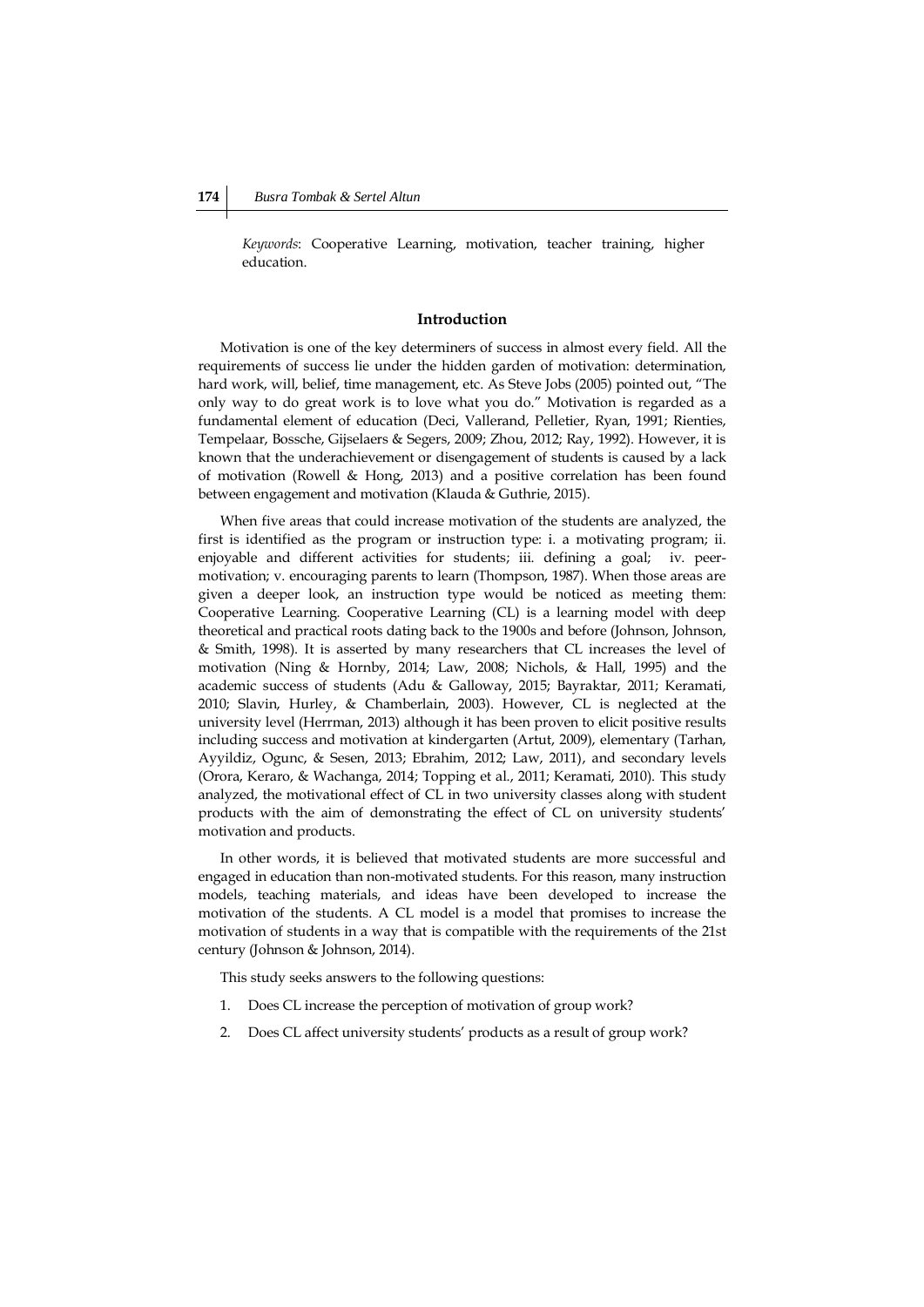The answers to these questions will enable researchers to understand the effects of the use of CL at the university level and suggest some implications about CL. Thus, the instruction at universities will be enhanced. Moreover, as the empirical study is applied in the Faculty of Education at a state university, the pre-service teachers will experience a real classroom environment and instruction based on CL. It is known that pre-service teachers find it difficult to put the knowledge or theories they learn into practice (Ross, 1994). Although there is a need for further research, one benefit of this study would be the insight of pre-service teachers about CL and the possibility to use it in their future classrooms.

#### *Cooperative Learning*

CL is a learning method that enables students to work in groups of four to six and interdependently create their own learning (Slavin, 1987). It is a constructivist model of learning; as a result, it requires the students to explore information and puts students at the center of learning process (Wadsworth, 1996). It does not ask teachers to teach the students, but instead to direct them to the sources of information. This way, the students create their own learning. CL, on the other hand, enhances the aim of Constructivism and enables teachers to ensure that each student has reached the target learning level. To do this, teams of four to six are created and interdependence is generated so that the group members help each other reach the target.

It has been asserted that CL has positive impacts on the learning process of the students, including success (Ray, Leeper, & Amini, 2014; Keramati, 2010; Nakiboglu, 2001) and their motivation (John & Ng'eno, 2014; Nichols & Hall, 1996; Dedi & Ryan, 2011). As for academic success, it has been argued that CL has a positive effect on the academic success of the students in many areas such as as science (Ahmadpanah et al., 2014), algebra (Bunrasi, 2012), written expression (Sahin, 2011), technology (Tarhan, Ayyildiz, Ogunc, & Sesen, 2013), and geography (Kus, Filiz, & Altun, 2014).

In a longitudinal study in Hong Kong, the effects of CL were found to be advantageous for enhancing attitudes towards learning such as 'self-learning' and 'having a voice' (Chan, 2014). Similarly, CL has been found to increase intrinsic values (Ning & Hornby, 2014).

Ning and Hornby (2014) found that CL increases intrinsic motivation more than traditional instruction, although it seems not to have any effect on the other five aspects of motivation according to self-determination theory. This theory suggests that there are six categories of motivation, which are in a continuum from a motivation to intrinsic motivation (Deci & Ryan, 2011).

CL also affects the academic success of the students at university level (Tran, 2014; Karacop, Doymus, Dogan, & Koc, 2009). Another study of university students in Turkey found CL positively affects the academic success of the students for chemistry teaching department (Nakiboglu, 2001) and in an experimental study conducted with 110 tertiary students from the Faculty of Education (Tran, 2014). When the effect of CL is analyzed more deeply, though, it is clear that the favorable effects (motivation, social cohesion, and developmental and cognitive elaboration) of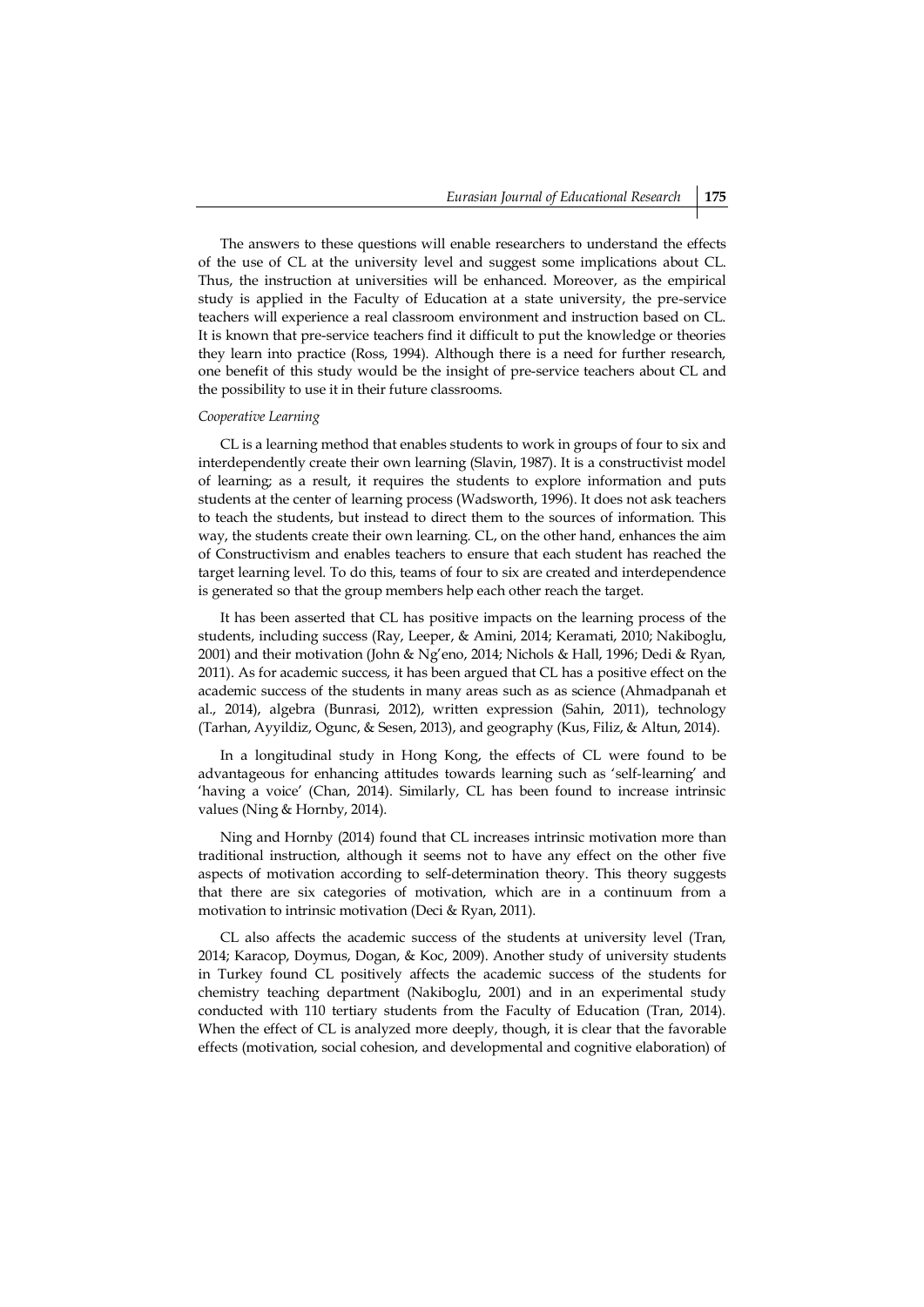CL are realized at university level (Artut & Tarim, 2007). In this study, the motivational effect of CL was analyzed more deeply.

#### *Motivation*

Motivation has a positive impact on accomplishment and achievement, and finally on attainment to the lesson (Gottfried, Marcoulides, Gottfried, & Oliver, 2013). In this study, 114 students were observed and analyzed over 20 years from ages 9 to 29 and results showed that students were directly motivated when they were 9. Both their attainment and motivation declined over years indirectly as a result of decline in course accomplishment, which indirectly lowered the motivation and attainment level of the students. Another recent study showed the attitude towards a lesson could change via the CL instruction (Adu & Galloway, 2015). The study conducted on 82 senior secondary school students chosen through convenience sampling reflected a positive change of their attitudes towards economics.

On the other hand, a study of 324 11th grade students in Brunei signals highly motivated students achieved better in a combined science lesson (Chow & Yong, 2013). Similarly, a regression analysis of academic achievement and motivation demonstrates that school performance and academic achievement could be estimated by looking at motivation rather than intelligence (Steinmayr & Spinath, 2007). Not only the true success, but also the perceived competencies were found to affect motivation (Freiberger, Steinmayr, & Spinath, 2012). The multi-way investigation of the factors affecting intrinsic motivation, accomplishment, perceived competence, and teachers' perceived competence reveals that teachers' and students' perceived competence affect intrinsic motivation rather than accomplishment.

## **Method**

#### *Research Design*

This study was designed as a mixed method study with the combination of qualitative and quantitative techniques. Mixed method studies have been found to be more consistent and powerful for the data analysis; they provide a more complete picture and avoid biases (Denscombe, 2008). The two hypothesis, tested in this study, were: i.CL increases student motivation at university level, and ii.CL has a positive effect on student products at university level. Pre-experimental one group pretestposttest study design was implemented in this study. To test the effect of an instruction method, a dependent variable was to be introduced and experimental practice should be followed (Chen, Manion, & Morrison, 2007). On the other hand, Hatch (2002) stated that authentic performances in true places by true people are best analyzed via qualitative research. In other words, the context is a cultural and natural setting that requires a qualitative research (Neuman & Neuman, 2006). The authentic performances (student products) through this 4-week period of CL implementation were analyzed with a document analysis technique.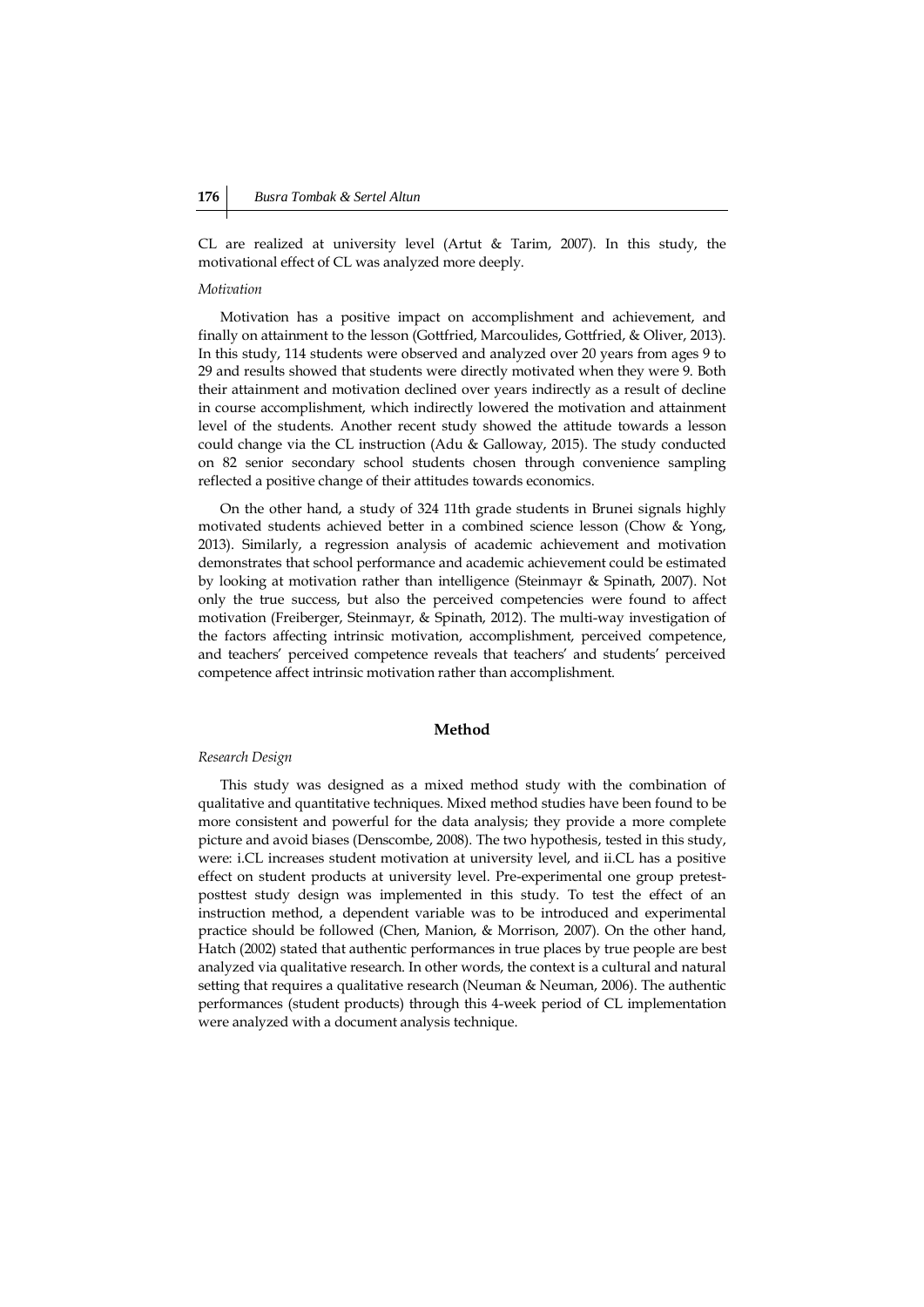| i.   | Before the implementation, the students were informed of the aim of<br>the study, the ethics, and the process they would follow. They were asked<br>to complete the motivation questionnaire created by Pintrich & Groot<br>(1990) in English and adapted into Turkish by Erden and Altun (2007).<br>The students were asked to think of the first day of the lesson and answer<br>the questions accordingly. They assigned a nickname for themselves for |
|------|-----------------------------------------------------------------------------------------------------------------------------------------------------------------------------------------------------------------------------------------------------------------------------------------------------------------------------------------------------------------------------------------------------------------------------------------------------------|
| ii.  | the researchers to compare their pre- and post-questionnaires.<br>During the lessons, the researchers observed the students and took<br>notes. After each lesson, the researchers discussed the process, the<br>students' motivation, and the classroom atmosphere.                                                                                                                                                                                       |
| iii. | The products were collected by the researchers.                                                                                                                                                                                                                                                                                                                                                                                                           |
| iv.  | The motivation questionnaire was applied again as a post-test.                                                                                                                                                                                                                                                                                                                                                                                            |

## *Participants*

Purposive sampling was applied in this study and two university classes were chosen. Designing a lesson with a CL method takes much time and effort. Instead, Dr. Altun's "Individual Differences in Teaching" lesson was chosen for the study for its practicality and both sections taught by the same instructor at Yildiz Technical University of the lesson were taken into the study. The lesson was optional for the students in the Faculty of Education, so it could be asserted that the students were already eager to learn about individualistic differences in teaching. Table 1 shows a distribution of the student features.

#### **Table 1.**

*Participants*

|           | Male | Female                                                                                                                | ET           | CT     | <u>S I</u>                                    | <u>SП</u>    | <u>So</u>            |        |
|-----------|------|-----------------------------------------------------------------------------------------------------------------------|--------------|--------|-----------------------------------------------|--------------|----------------------|--------|
| Frequency | 54   | 26                                                                                                                    | 46           | 34     | 43                                            | 36           | 10                   | 69     |
| Percent   | 67.5 | 32.5                                                                                                                  | 56.3         | 41.3   | 53.8                                          | 45           | 12.5                 | 86.3   |
| .<br>.    |      | $\mathbf{r}$ , $\mathbf{r}$ , $\mathbf{r}$ , $\mathbf{r}$ , $\mathbf{r}$ , $\mathbf{r}$ , $\mathbf{r}$ , $\mathbf{r}$ | $\mathbf{1}$ | $\sim$ | $\sim$<br>and the contract of the contract of | $\mathbf{1}$ | $\sim$ $\sim$ $\sim$ | $\sim$ |

(Abbrevations: ET: English Teaching, CT: Computer Teaching, S: Section, So: Sophomore, J: Junior)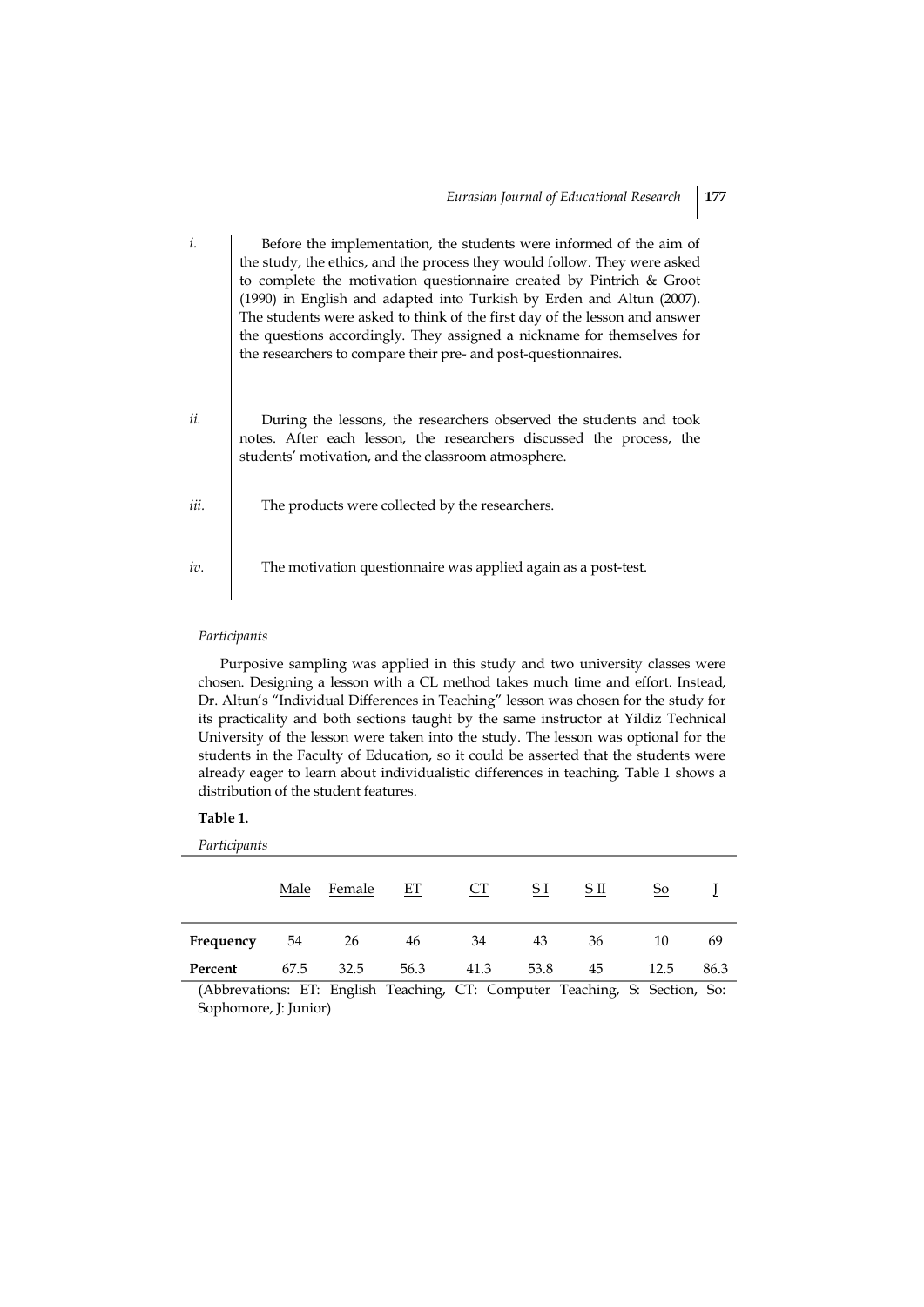#### *Data Collection*

*Motivational Strategies Questionnaire*. This study used the 'motivation' aspect of the Turkish version (Altun & Erden, 2007) of Pintrich & Groot (1990)'s "Motivational and self-regulated learning components of classroom academic performance" questionnaire as a quantitative data collection method. The questionnaire was translated by Altun and Erden and its reliability coefficient value was determined between .80 and .91. For this study, the questionnaire was implemented as pre-test and post-test: at the beginning and at the end of this process. The questionnaire included six sub-scales: self-regulation, intrinsic value, task value, learning belief, self-efficacy, and exam anxiety. The self-regulation sub-scale was designed to measure students' tendencies to direct themselves for lesson goals, while intrinsic value was aimed to measure students' internal urges to study and learn. The task value sub-scale was designed to measure the value students assign for the tasks of the lesson; learning belief was to measure the beliefs of students about their learning process and activities; and self-efficacy was intended to measure students' thoughts about their own competence. Lastly, exam anxiety was intended to measure the level or the presence of students' concerns –or stress- for evaluation tests.

*Student products*. For qualitative data, a document analysis technique was used to analyze student products like posters and presentations. As Berg (2001) stated, document analysis involves the in-depth analysis of items such as videos or photographs that could be transferable into texts. The products of students were collected and analyzed via themes and the conjunction of manifest and latent analysis strategies, which entitles the researcher to illustrate what is physically present and the interpretation of those present items (Berg, 2001). Examples of student products are shown in Figures 1 and 2.

*Implementation process.* This process of CL was carried out in an elective course at university level. This process was designed in accordance with the Understanding by Design Approach (UbD). UbD enables the program developer to start from the main goal and proceed to objectives, strategies, and techniques so that every little practice in the design is aligned with the main goal – called the 'big idea' in the UbD approach (McTighe & Wiggings, 2005). The approach tries to ensure the learning of big idea by going over it at every phase of the program. In this study, the big idea was set as: "Everyone is different, so everyone learns in a different way". In accordance with UbD, a poster illustrating the big ideas was hung on the wall for the students to see in every lesson hour. The process was directed as follows:

 The First Lesson (2 hours): Students were informed about the 4-week lesson plan and the assignments they were going to complete. They were asked to sit together with their previously formed groups and they were given a studybooklet with the content of 'Different Learning Styles'. Some groups took 'Visual-Audial-Kinesthetic Learning Styles' while the others took 'Every Child's Unique Learning Styles'. Each student took a different learning style within their groups, but some students needed to take the same material because of the number of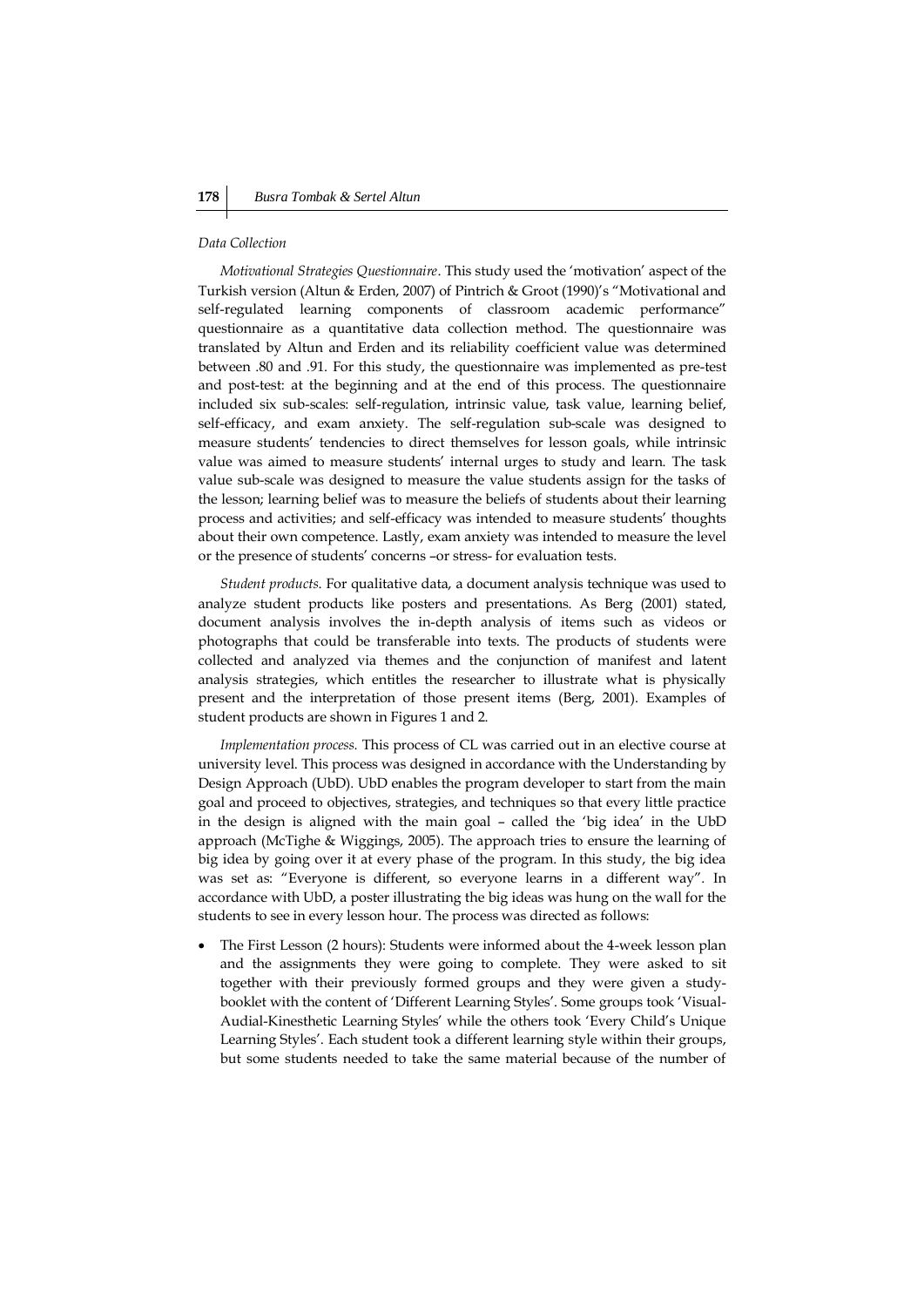group members. They studied their materials individually and answered questions on their worksheets. At the end of the lesson, the students moved to their 'Expert Groups' to study the second worksheet, which included more challenging questions. After they studied the questions in their expert groups, the lesson ended.

- The Second Lesson (2 hours): The students were asked to sit together with their expert group members and review the questions on the second worksheet once again. Then, they were asked to go back to their first groups and share their knowledge with one another. After sharing their knowledge, the 'Visual-Audial-Kinesthetic Learning Styles' groups were asked to design a lesson plan according to different learning styles while 'Every Child's Unique Learning Styles' groups were asked to prepare an informative poster for teachers, students and parents about the innate different learning styles. The students were presented samples of lesson plans and posters and guided by the instructors during the process. They studied in their groups and set a time to study after the lesson for the presentation day.
- The Third Lesson (2 hours): The students were prepared for their presentations of lesson plans and posters. The presenters were decided by lot. One student from each group presented their work, and the other groups evaluated their peers with the group-evaluation rubric they received before preparing their presentations. Each group presented their work and the instructor commented on their work, highlighting strong and weak points. The groups were presented certificates for their contribution and reminded of the tournament for the next lesson.
- The Fourth Lesson (2 hours): The students were asked to choose three representatives who had not made the presentation the previous lesson. The representatives sat one after another and the tournament rules were explained. The website "kahoot.it" was used for the tournament. The instructor explained the answers of the questions one by one after they answered. The winning group received a cake pop bouquet as a prize.

### Data Analysis

*Quantitative data analysis.* As for the quantitative data analysis, the analysis of the motivation questionnaire was made with Statistical Product and Service Solutions 17 (SPSS) as this program gives a clear, reliable output for research purposes (Buyukozturk, 2013). Paired-samples t test analysis was conducted to reach a trustable consensus about the motivation of students. T-test analysis tests whether there is a difference between two measurements on the same group after a certain implementation process is applied (Can, 2013). The significance value was taken as .05 as the social sciences generally accept this value for analysis (Buyukozturk, 2013).

*Qualitative data analysis.* As for qualitative phase of the study, both descriptive and interpretive document analysis techniques were used to analyze student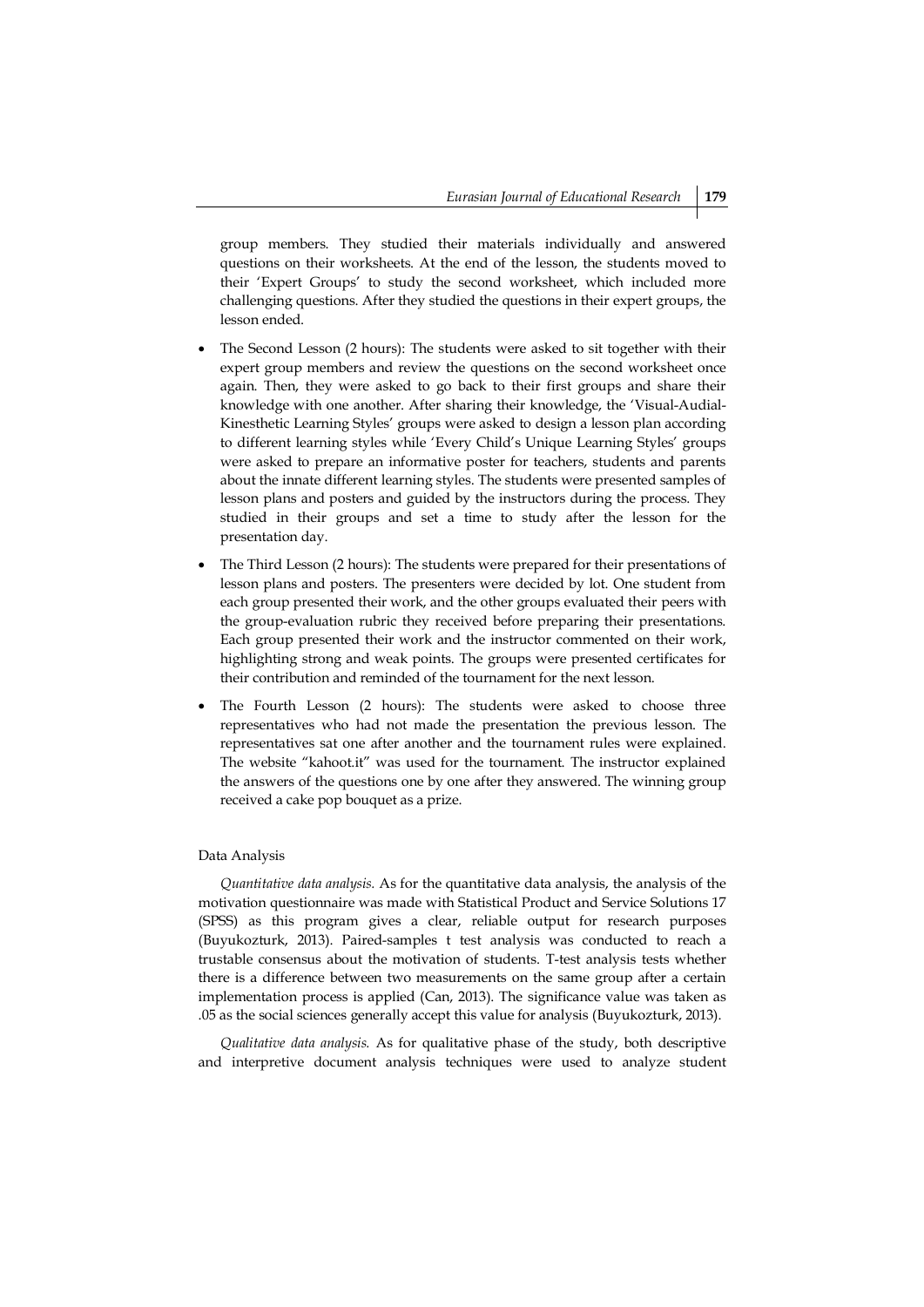products. Document analysis involves the analysis of written or visual material about the construct or constructs under scrutiny (Yildirim & Simsek, 2013). Manifest and latent document analysis techniques should be used together because descriptive document analysis enables the researcher to describe what is present in the documents, but this should be supported with interpretive document analysis techniques to reach the underlying meaning of the documents (Berg, 2001). Additionally, coding technique, which helps the researcher to get more comprehensive results (Neuman, 2014), is used to interpret the documents. To increase the reliability of qualitative analysis and minimize researcher subjectivity, two other experts went over the codings and the analysis of the data.

#### **Findings**

#### *Results Related to the First Question of the Research*

At the beginning and at the end of this research, the 'motivation' aspect of the "Motivational and self-regulated learning components of classroom academic performance" questionnaire was analyzed with SPSS17, with the analysis of Paired-Samples t-test that the software provides. When the normality test of these tests was analyzed, some dimensions of the questionnaire seemed not to be normally distributed according to Shapiro-Wilk results. However, the Skewness and Kurtosis values and normality plots showed a normal distribution.

As there was a normal distribution and the dependent variable was interval, a ttest could be implemented on the data. When the Paired-Samples t-test was used, it was observed that the sub-scales 'intrinsic value, learning belief, and self-efficacy' had a significant difference between pre- and post-tests (pintrinsicvalue=.014<.05, plearningbelief=.043<.05, pselfefficacy=.000<.05).

For the 'self-regulation' sub-scale, the mean of post-test was slightly higher than pre-test (=.550, p=.278>.05), but the difference between the two tests was not significant. Also, the 'task value' sub-scale did not show a significant difference between pre- and post-test (p=.081>.05, =1.435). Lastly, the 'exam anxiety' of university students did not differ significantly after the implementation process  $(p=.219-.05,=.873)$ .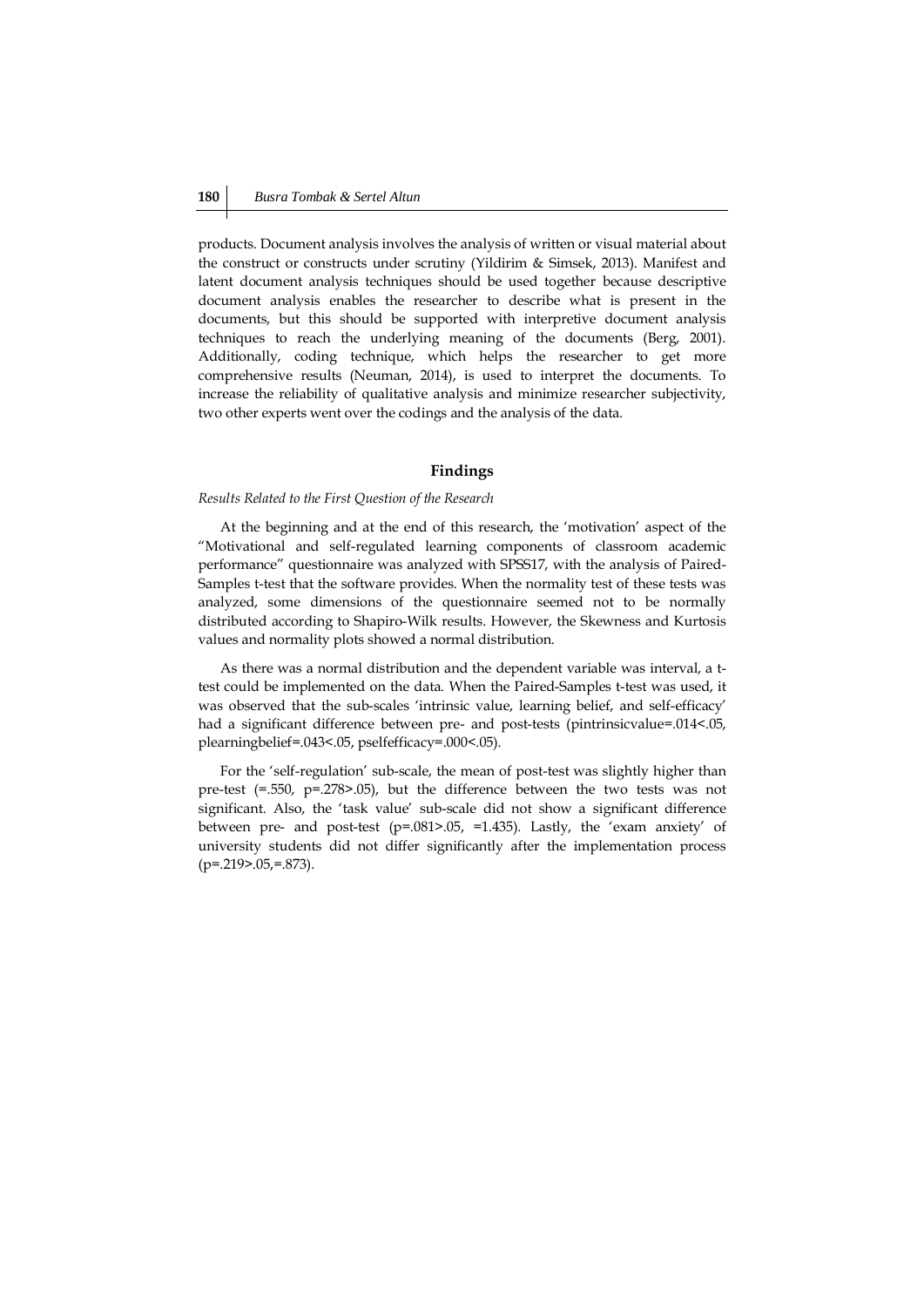*Eurasian Journal of Educational Research* **181**

### **Table 2.**

*Paired-Samples t Test*

|                                                            | $\underline{\mathbf{N}}$ | Mean           | Std.<br>Deviation | Mean<br>Differen<br>$ce$ | Std.<br>Error<br>Mean | $\underline{df}$ | $\mathsf t$                      | $\mathbf{p}$ |
|------------------------------------------------------------|--------------------------|----------------|-------------------|--------------------------|-----------------------|------------------|----------------------------------|--------------|
| Self-<br>Regulation<br>Pre-test                            | 80                       | 23.08          | 4.01              | .55                      | .50                   | 79               | $\overline{\phantom{0}}$<br>1.09 | .27          |
| Self-<br>Regulation<br>Post-test                           | 80                       | 23.63          | 2.97              |                          |                       |                  |                                  |              |
| Intrinsic<br>Value Pre-<br>test                            | 80                       | 21.38          | 3.91              | 1.10                     | .43                   | 79               | -<br>2.50                        | .01          |
| Intrinsic<br><b>Value Post-</b><br>test                    | 80                       | 22.48          | 3.39              |                          |                       |                  |                                  |              |
| <b>Task Value</b><br>Pre-test<br><b>Task Value</b>         | 78<br>78                 | 33.60<br>35.03 | 6.57              | 1.43                     | .81                   | 77               | -<br>1.76                        | .08          |
| Post-test<br>Learning                                      | 79                       | 21.27          | 5.10<br>3.80      | .93                      | .45                   | 78               |                                  | .04          |
| <b>Belief Pre-</b><br><b>Test</b><br>Learning              | 79                       | 22.21          | 3.43              |                          |                       |                  | 2.05                             |              |
| <b>Belief Post-</b><br>test<br>Self-Efficacy               | 78                       | 36.65          | 6.81              | 4.20                     | .72                   | 77               | $\overline{a}$                   | .00          |
| Pre-Test<br>Self-Efficacy                                  | 78                       | 40.85          | 5.50              |                          |                       |                  | 5.80                             |              |
| Post-Test<br>Exam<br><b>Anxiety Pre-</b>                   | 79                       | 18.69          | 6.34              | .87                      | .70                   | 78               | 1.23                             | .21          |
| <b>Test</b><br>Exam<br><b>Anxiety Post-</b><br><b>Test</b> | 79                       | 19.56          | 6.31              |                          |                       |                  |                                  |              |

*Results Related to the Second Question of the Research*

Student products and personal notes were analyzed with the document analysis technique. First, student products were coded for their content and a rubric was presented to the students before they prepared their products. Themes were drawn from student products and personal notes.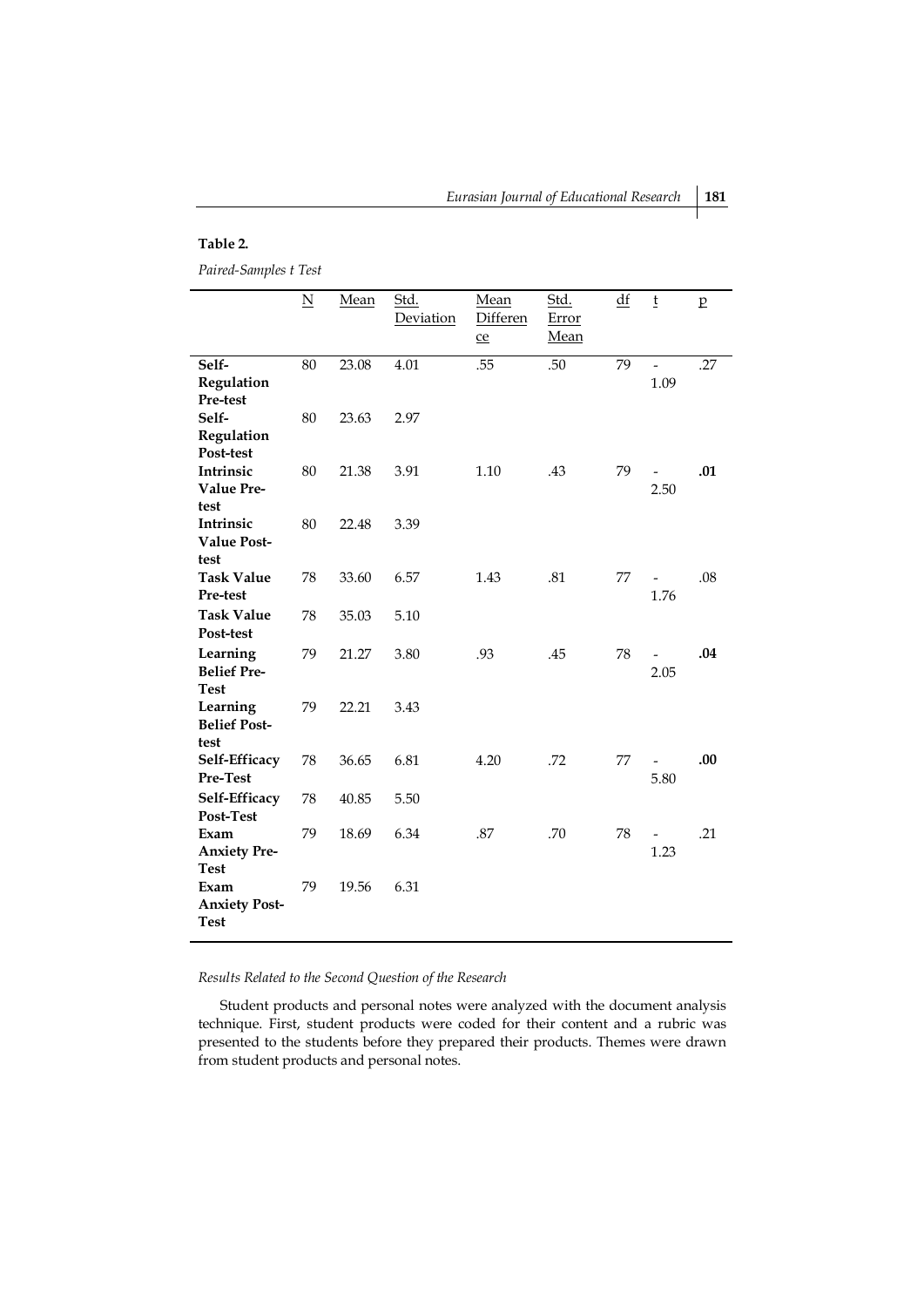# **Table 3.**

*Student Products – Themes*

| Frequency<br>Rank | Group Type   | Theme                     | Explanation                                                      | Quotations                                                                                                                                                                                                                                                                                                                                                                            |
|-------------------|--------------|---------------------------|------------------------------------------------------------------|---------------------------------------------------------------------------------------------------------------------------------------------------------------------------------------------------------------------------------------------------------------------------------------------------------------------------------------------------------------------------------------|
| $\mathbf{1}$      | Poster       | Learning<br><b>Styles</b> | Each person<br>has a learning<br>style.                          | "I am not planned", "You should study in peaceful<br>and quiet places"<br>"I like group work, I am good at communicating<br>with people"<br>"I ask a bunch of questions"<br>"My teachers call me 'too active'".                                                                                                                                                                       |
|                   | Presentation | Learning<br><b>Styles</b> | Each person<br>has a learning<br>style.                          | "A video is shown to the students so that audial<br>students could benefit"<br>"Visual learners group prepare a poster about<br>natural disasters. They will enjoy preparing a<br>poster."<br>"Kinesthetic learners will put the parts of the<br>computer together. They will use their hands and<br>body."                                                                           |
| $\overline{2}$    | Poster       | Picture<br>match          | Each learning<br>style is linked<br>with a picture               | In Picture 1, students matched each innate<br>learning style with Smurfs while in Picture 2, a<br>poster where students matched each innate<br>learning style with a person -a celebrity or<br>child- and with one color. For example, color<br>pink, Ilber Ortayli, a famous historian who<br>works a lot and is known for being anti-social,<br>are linked with 'Producing Person'. |
|                   | Presentation | Active<br>Learners        | Students are<br>active in the<br>classroom.                      | "Students are given cards with pictures and names<br>of body parts. When the students have cards, they<br>perform the move matched with each body part."<br>"Students do origami to complete the body parts in<br>the card."                                                                                                                                                          |
| 3                 | Poster       | Support<br>Learner        | Students and<br>their<br>differences<br>need to be<br>supported. | "Notice my difference, enlighten my path"<br>"I get bored when the instruction is long. Instead,<br>we should have trips, dramas, educative games" -<br>for 'Performance Person'.<br>"Time should be given to them to get used to<br>individual studying" - for 'Interactive Person'                                                                                                  |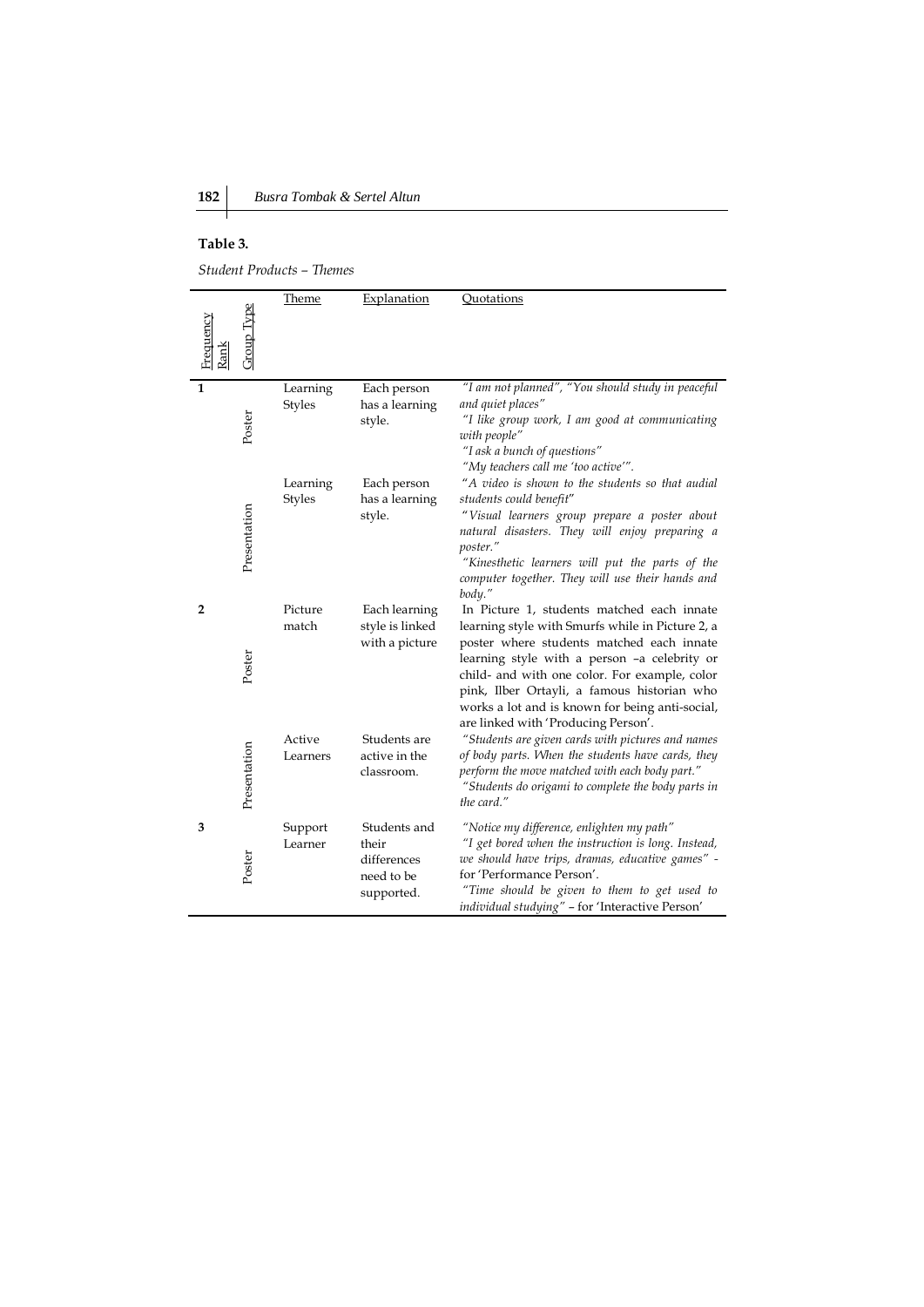| Table 3.Continues |  |
|-------------------|--|
|-------------------|--|

|                         | Presentation | Warm-up                     | A warm-up<br>activity is<br>necessary to<br>draw<br>attention.                                     | "Teacher enters the classroom with a map in<br>her/his hand and ask questions to the class."<br>"Teacher hangs some body parts pictures on<br>the walls before the lesson and ask groups to<br>find the names of the body parts in two<br>minutes." |
|-------------------------|--------------|-----------------------------|----------------------------------------------------------------------------------------------------|-----------------------------------------------------------------------------------------------------------------------------------------------------------------------------------------------------------------------------------------------------|
| $\overline{\mathbf{4}}$ | Poster       | Instructio<br>n Methods     | Instruction<br>methods<br>should be<br>chosen<br>accordingly<br>with innate<br>learning<br>styles. | "Cooperative Learning Method should be used for<br>Interactive Person style."<br>"I like giving examples, analyzing, discussing,<br>diagnosing, and choosing. Design those activities<br>for me."<br>"I like brainstorming and discussions."        |
|                         | Presentation | Group<br>Work               | Activities are<br>designed for<br>groups and<br>groups are<br>asked to<br>produce a<br>product.    | "Students in the audial group discuss the reasons<br>and results of natural disasters and shoot a video."<br>"Students in the visual group prepare a poster<br>about the parts of the computer."                                                    |
| 5                       | Poster       | Learning<br>Environm<br>ent | Learning<br>environment<br>should be<br>adjusted for<br>learners.                                  | "My environment should allow me to show my<br>skills"<br>"Create a learning environment for them to<br>express their ideas without hesitation"<br>"A learning environment with concrete objects<br>should be created for this type of learner"      |
|                         | Presentation | Student<br>interaction      | Student<br>interaction is<br>important for<br>learning.                                            | "Students will get into their groups."<br>"Students will discuss the benefits of the natural<br>disasters and make a list."<br>"Students will leave their first groups and form<br>their expert groups to study on the text better."                |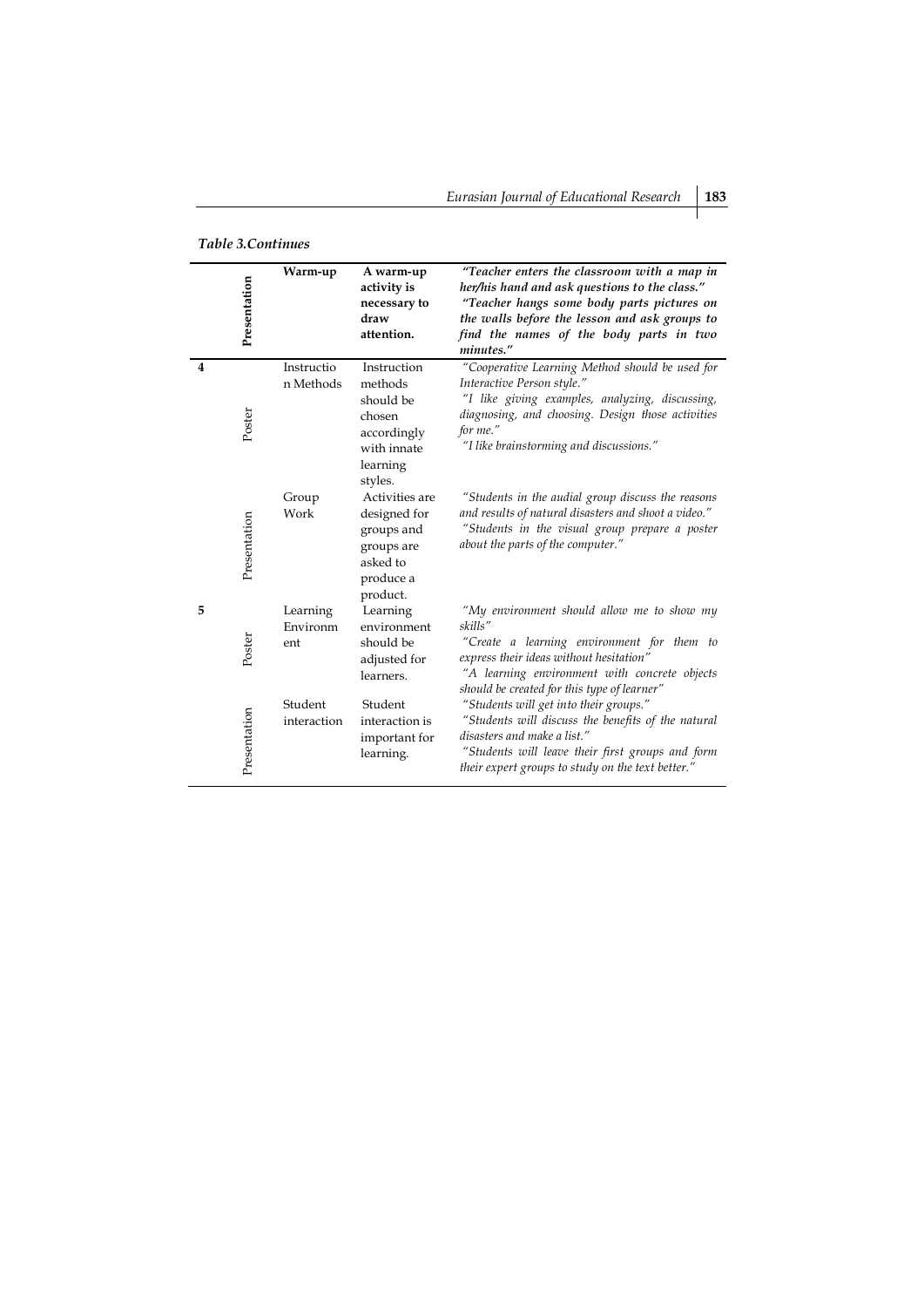# **184** *Busra Tombak & Sertel Altun*



Figure 1. *A poster example*

Themes on the poster: *learning styles, picture match, and instruction methods*



Figure 2. *A poster example*

Themes on the poster: *learning styles, picture match, and student interaction*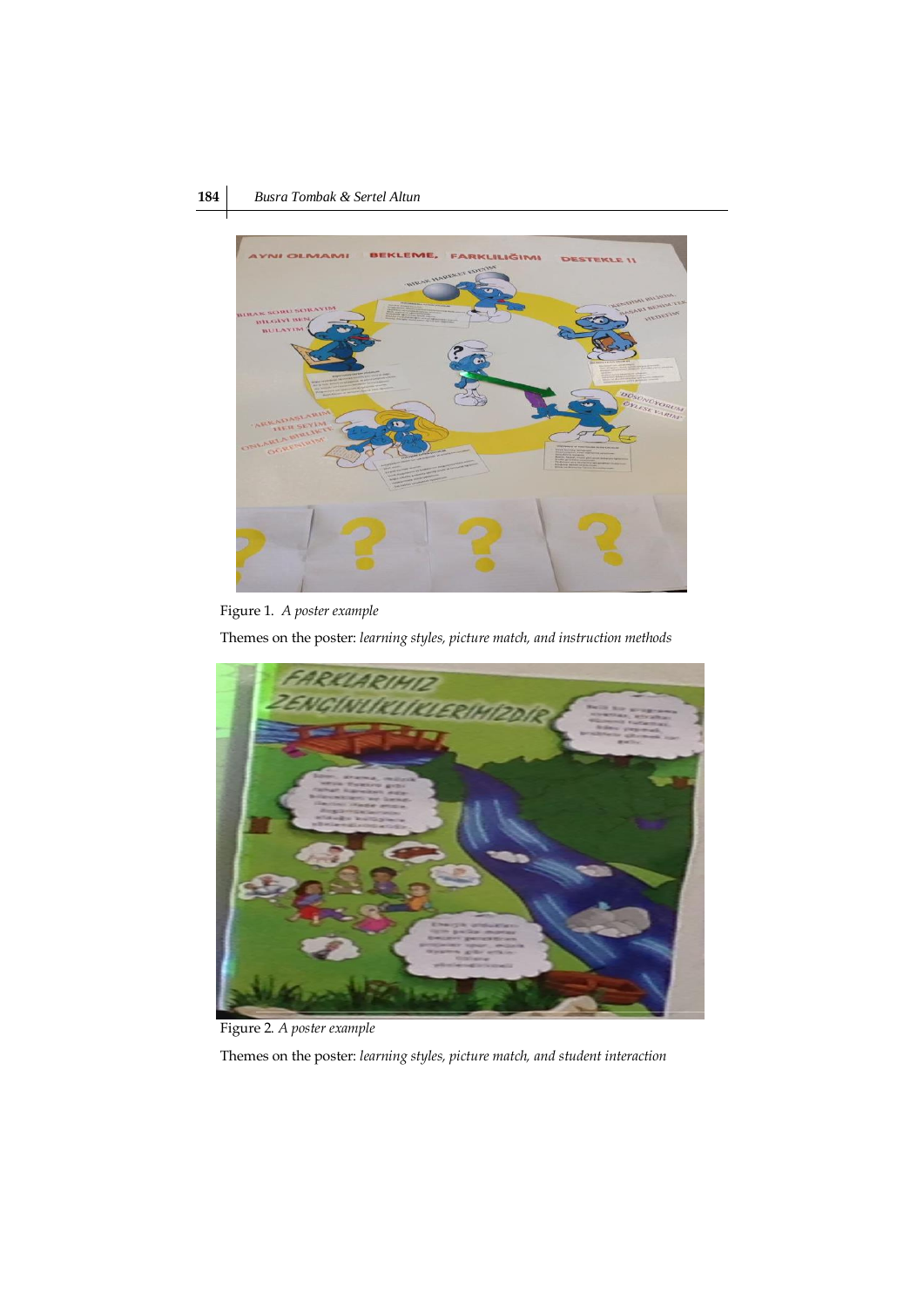### **Discussion and Conclusion**

The implementation of CL at the university level revealed positive outcomes in terms of *intrinsic value, learning belief,* and *self*-*efficacy* although the other three subscales of the motivational scale (*self-regulation, task value, and exam anxiety)* did not reveal an increase*.* '*Intrinsic value',* involving intrinsic motivation, generates the urge to do something inherently rather than because of a positive outcome or reward (Ryan & Deci, 2000). Self-determination theory asserts that students value education, gain self-confidence, and get interested in learning when they are intrinsically motivated (Deci & Ryan, 1991). Thus, educators claim intrinsic motivation to be a desired component of education as it positively affects learning (Lei, 2010), especially its quality rather than the quantity according to a meta-analysis (Cerasoli, Nicklin, & Ford, 2014). For school performance at university, intrinsic motivation has also been found to be an estimator in a meta-analysis where longitudinal studies were included (Taylo et al., 2014). Hence, the positive effect of CL on the intrinsic motivation beliefs of university students is a sparkling sign for educators to apply the method.

In parallel with the increase in intrinsic motivation, the *'learning belief'* of students significantly differed as a result of CL, meaning that students not only considered themselves to be more motivated (intrinsically), but they also believed in their learning. It was found that students learn better when they have learning belief (Dandy & Bendersky, 2014), and teachers attend 'Continued Professional Development' in relation with their learning and teaching beliefs (De Vries, Van De Gift, & Jansen, 2014). It could be claimed from these studies that students learn better when they have belief and seek solutions even if those beliefs are not satisfactory. Therefore, it is important to gain learning belief for students and it was found from this study that university students increased their learning beliefs as a result of CL. Similarly, *self-efficacy* results revealed that students started believing in their own competencies and capabilities. Self-efficacy is described as seeing oneself in a screenplay with positive outcomes and success (Bandura, 1993). As Goethe declares: "Magic is in believing in yourself. Then you can make anything happen." Many studies have shown that self-efficacy is advantageous for academic success (Pajares & Miller, 1994), and students' learning (Zimmerman, 2000). Also, self-efficacy is better to be gained at university as teaching is strongly linked with the efficacy, and preservice teachers believed their degree affected their self-efficacy (Filatov & Pill, 2015). Through CL, the self-efficacy of pre-service teachers can be improved, which is advantageous for the bachelor programs.

However, it was observed from the results that the '*self-regulation'* sub-scale did not show a significant difference between pre- and post-tests. This means that students did not force their tendencies to direct themselves to the goals of the lesson. This could be explained in two ways: students had already directed themselves to lesson goals as the lesson was not obligatory but based on the will of the students to take it, or students did not direct themselves extrinsically as they had intrinsic motivation. It should not be forgotten that the literature often relates self-regulation to undesired behaviors (Klark, Gong, & Kaciroti, 2014; Scheier & Carver, 2014;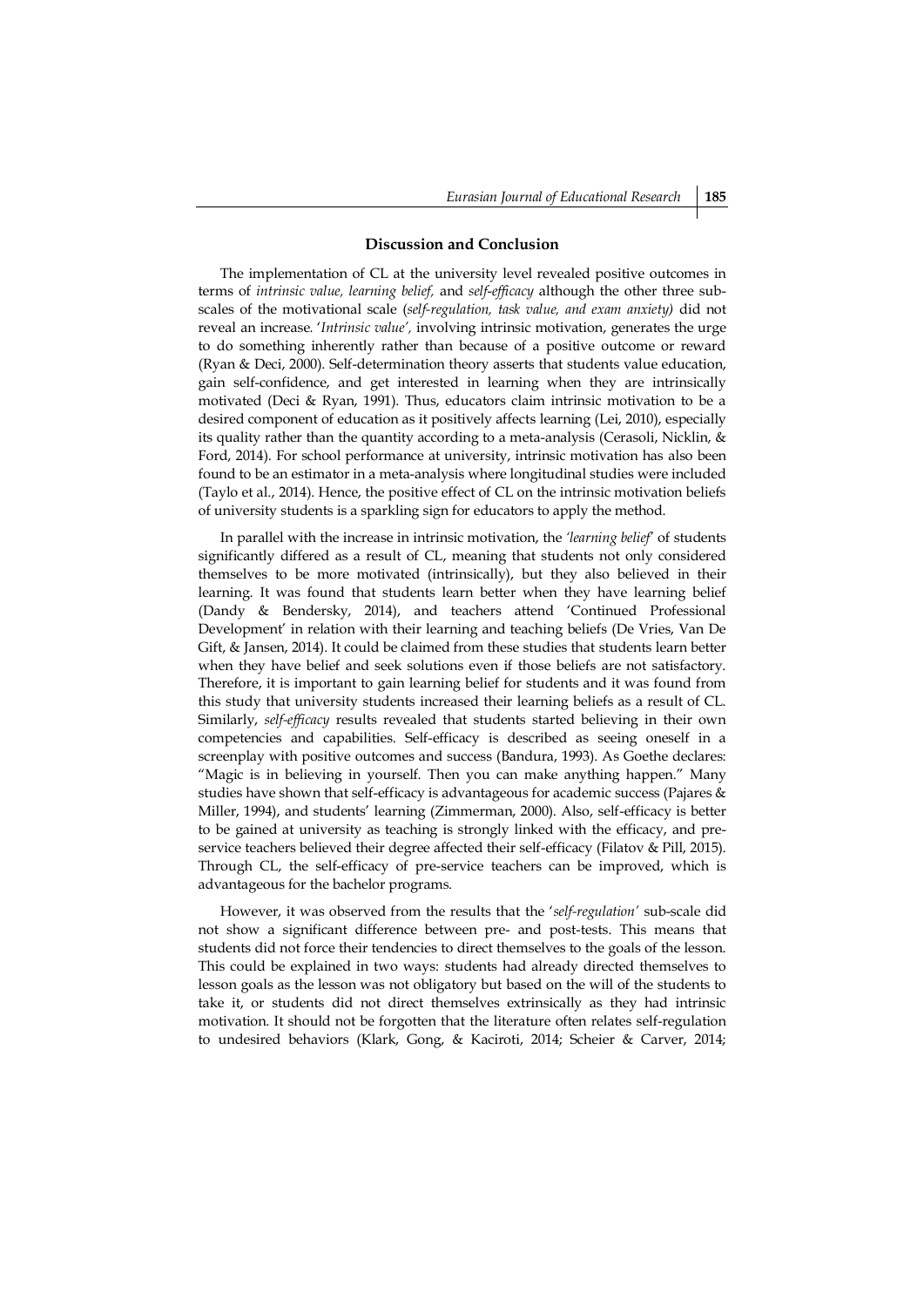Cadima, Doumen, Verschoueren, & Buyse, 2015). However, a definitve explanation for this issue could be investigated further in future studies.

Lastly, the *exam anxiety* sub-scale demonstrated no significant difference before and after the implementation of CL. This could also be linked to the non-existence of an exam for the course. The evaluation was announced to be on student products and engagement, so students were not concerned about a test.

Students in this study were expected to get the gist of *'different learning styles'* and integrate this into their learning environments. Correspondingly, the most frequent theme was found to be *"learning styles".* There are various reasons to reach this objective of the lesson: the lesson was designed in accordance with an effective method: CL; the lesson was focused on the big idea: *"Everyone is different, so everyone learns in a different way"*; and students received rubrics and corrections throughout the 4-week implementation process.

When student products were analyzed through the document analysis technique, it was observed that students integrated CL items in their posters and lesson plans along with the course-teaching item. *"Active learners, support learner, instruction methods, group work,* and *student interaction"* were all components of CL, which was the medium of the lesson plan rather than the objective. Therefore, one important side effect of this implementation process was that students integrated CL techniques and components in their hypothetical lesson plans or environments. Research supports the notion that implicit learning is as effective as explicit learning (Cubukcu, 2012), so teaching pre-service teachers in the way they are expected to teach can be classified as a beneficial practice. This way, in-service teachers would be using CL as they are reported to need a deeper understanding of CL methods (Hennesey & Dioingi, 2013). However, when teachers use constructivist methods, their self-efficacy beliefs increase (Temiz & Topcu, 2013) and it has been noted that self-efficacy brings success within itself (Pajares & Miller, 1994).

All in all, CL has been found to provide an active learning environment for students at the university level. When an active learning environment is fostered, student participation (Obenland, Munson, & Huthinson, 2012; Park & Choi, 2015), and motivation to produce a product (Ruan, Duan, & Du, 2015) both increase. Indeed, during the implementation of CL, students participated in the lessons and they were observed to be motivated to produce. They also reflected how well they learned the subject in their products. Additionally, they improved their metacognitive awareness and reflected their awareness in their products and classroom dialogues.

CL has been observed to provide active learning. Through this type of learning, students are provided an opportunity to create a more accurate perception about themselves. CL also allows the instructor to evaluate the activities properly. Thus, CL should be encouraged at university level for the class participation, motivation, metacognitive awareness improvement, and teacher evaluation.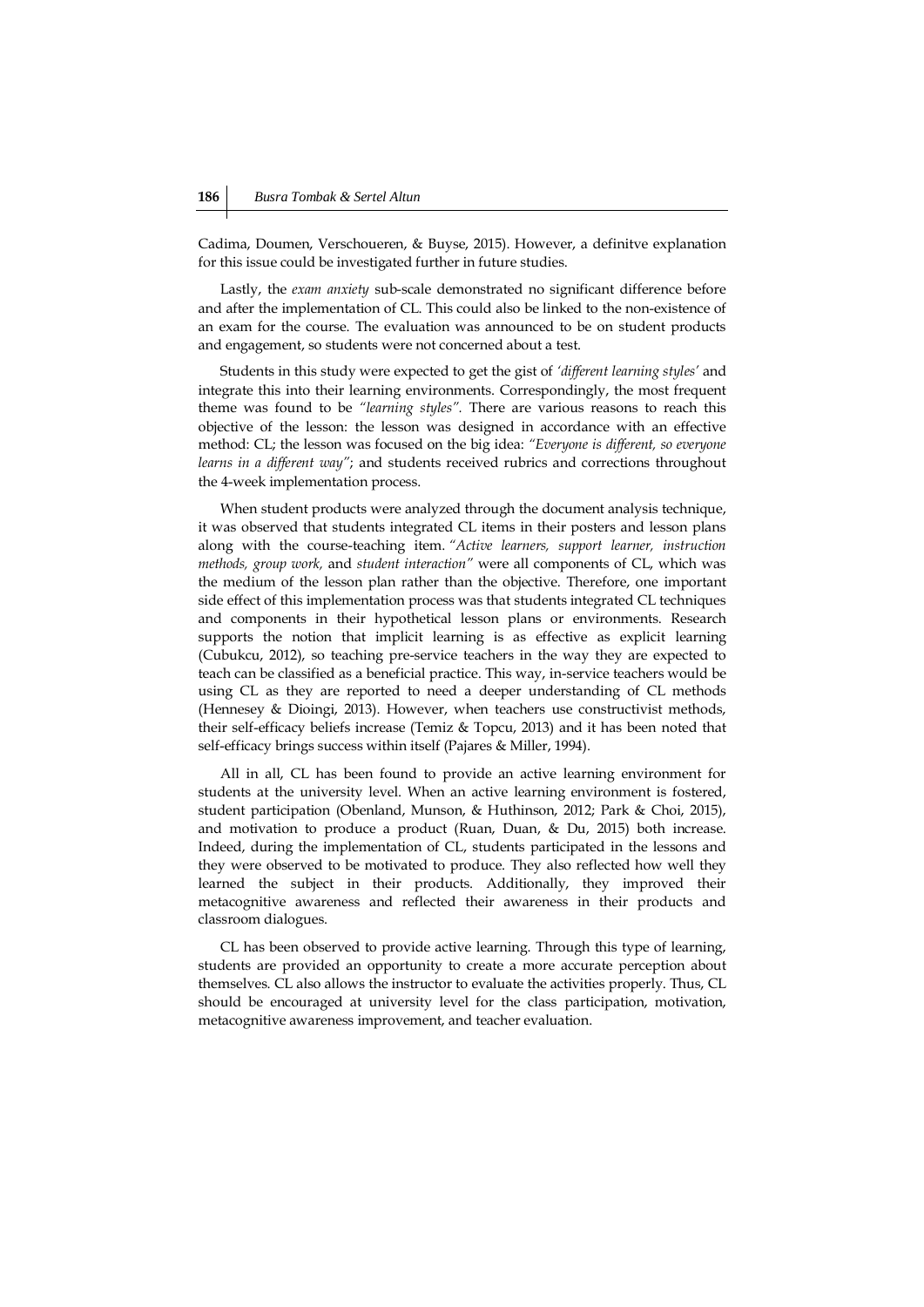The practitioners of CL would understand the positive and the negative aspects of the method, they would use it more effectively, and they would get more accurate information about the method when it is implemented in faculties of education. This would motivate them to use the method in their teaching experiences more accurately. Their use of CL when practicing teaching could be investigated in relation with the CL implementation at university. Another suggested topic for future researchers is the effect of CL implementation at university on the pre-service teachers' attitude towards teaching as a subject.

Two suggestions could be made for university classes: integration of CL is beneficial for the motivation and learning of the students, and the way of instruction is also a hidden teaching for the students. However, lack of a control group to demonstrate the difference of CL on students' motivation and student products is a limitation of this study that should be applied for further research. This way, the effect of CL could be put forward more clearly. One other limitation of this study is that it was only a short-term study and the effect of CL on future teachers' classrooms remains vague. For further research, those two points should be studied.

## **Recommendations**

CL has been observed to provide active learning. Through this type of learning, students are provided a spot to create accurate perception about themselves. Also, CL provides the instructor/teacher evaluate the activities properly. Thus, CL should be encouraged at university level for the class participation, motivation, metacognitive awareness improvement, and teacher evaluation.

The practitioners of CL would understand the positive and the negative aspects of the method, they would use it more effectively, and they would get more accurate information about the method when it is implemented in faculties of education. So, they could use the method in their teaching experiences more accurately and motivatedly. Their use of CL when they are practicing teaching could be investigated in relation with the CL implementation at university. Also, it is suggested for the researchers that the effect of CL implementation at university on the pre-service teachers' attitude towards teaching as a subject.

Two suggestions could be made for university classes: i. Integration of CL is beneficial for the motivation and learning of the students, ii. The way of instruction is also a hidden teaching for the students. However, lack of a control group to demonstrate the difference of CL on students' motivation and student products is a limitation of this study and recommended to be applied for further research. This way, the effect of CL could be put forward more clearly. One another limitation of this study is that it was only short-term study and the effect of CL on future teachers' classrooms had stayed vague. For further research, those two points are recommended to be studied.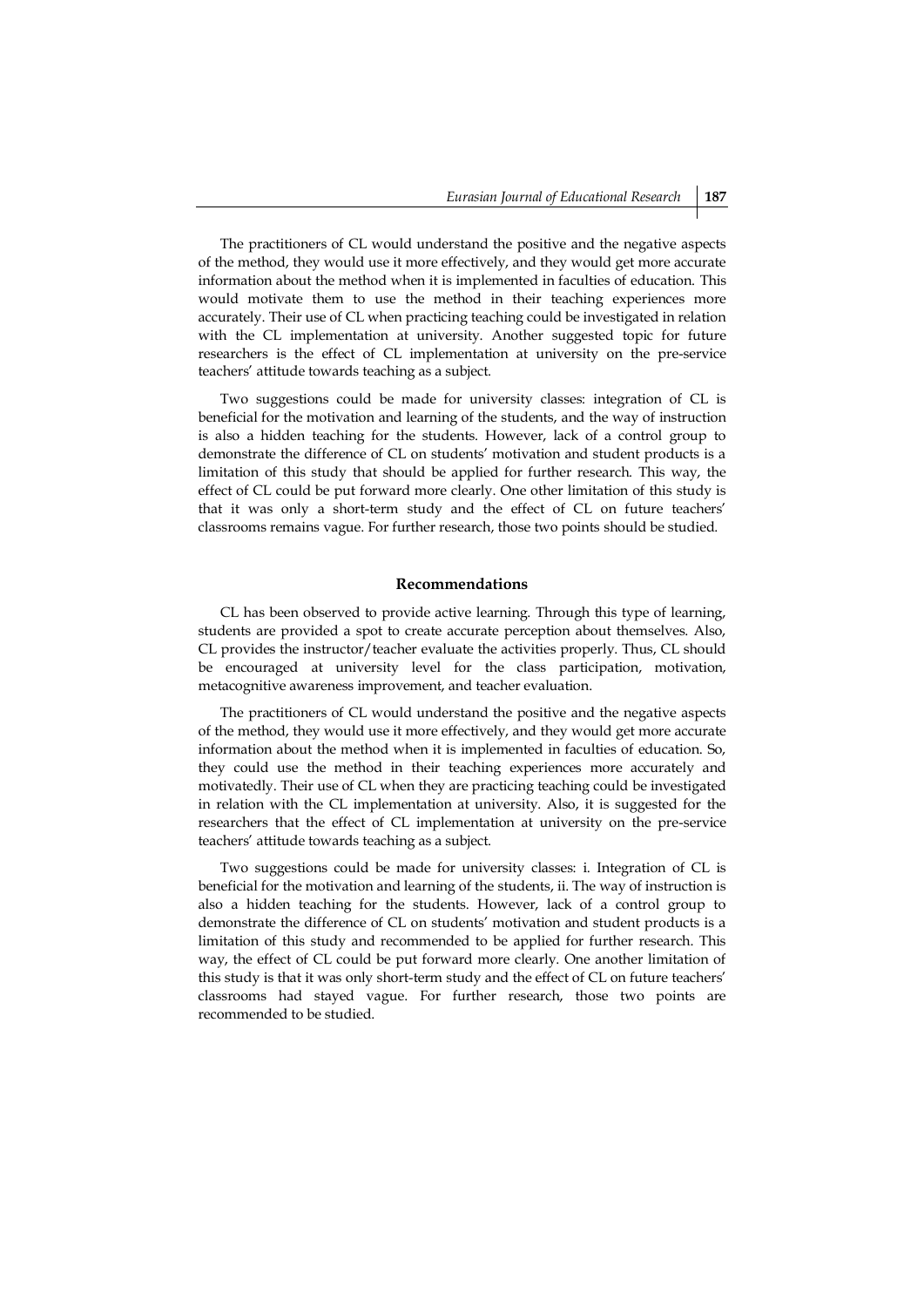## **References**

- Adu, E. O., & Galloway, G. (2015). The effects of cooperative learning on students' economics achievement and attitude towards economics. *Journal of Economics, 6*(1), 30-36.
- Ahmadpanah, M., Soheili, S., Jahangard, L., Bajoghli, H., Haghighi, M., Holsboer-Trachsler, E., & Keikhavandi, S. (2014). Cooperative learning improves social skills and knowledge of science topics in pre-adolescent children in Iran. *British Journal of Education, Society & Behavioural Science*, *4*(8), 1029-1037.
- Altun, S. & Erden, M. (2007). Ogrenmede motive edici stratejiler olceginin gecerlik ve guvenilirlik çalismasi. *Edu7, 2*(3), 1-16.
- Artut, P. D., & Tarim, K. (2007). The effectiveness of Jigsaw II on prospective elementary school teachers. *Asia*‐*Pacific Journal of Teacher Education*, *35*(2), 129- 141.
- Bandura, A. (1993). Perceived self-efficacy in cognitive development and functioning. *Educational Psychologist*, *28*(2), 117-148.
- Bandura, A. (1977). *Social learning theory*. New York: General Learning Press.
- Berg, B. L. (2001). *Qualitative research methods for the social sciences* (4th ed). Boston, MA: Pearson.
- Bergman, M. M. (2011). The good, the bad, and the ugly in mixed methods research and design. *Journal of Mixed Methods Research*, *5*(4), 271-275.
- Bunrasi, J. B. T. (2012). *Algebra I achievement of eighth grade mexican american students using cooperative learning versus traditional instruction.* Doctoral dissertation, Walden University.
- Buyukozturk, S. (2013). *Sosyal bilimler için veri analizi el kitabi: Istatistik, arastirma deseni SPSS uygulamalari ve yorum.* Ankara: Pegem Academy.
- Cadima, J., Doumen, S., Verschueren, K., & Buyse, E. (2015). Child engagement in the transition to school: Contributions of self-regulation, teacher–child relationships and classroom climate. *Early Childhood Research Quarterly*, *32*(1), 1-12.
- Can, A. (2013). *SPSS ile bilimsel arastirma surecinde nicel veri analizi.* Ankara: Pegem Academy.
- Cerasoli, C. P., Nicklin, J. M., & Ford, M. T. (2014). Intrinsic motivation and extrinsic incentives jointly predict performance: A 40-year meta-analysis. *Psychological Bulletin*, *140*(4), 980-1008.
- Chan, K. W. (2014). Cooperative learning in a Hong Kong primary school: perceptions, problems and accommodation. *Intercultural Education*, *25*(3), 216- 228.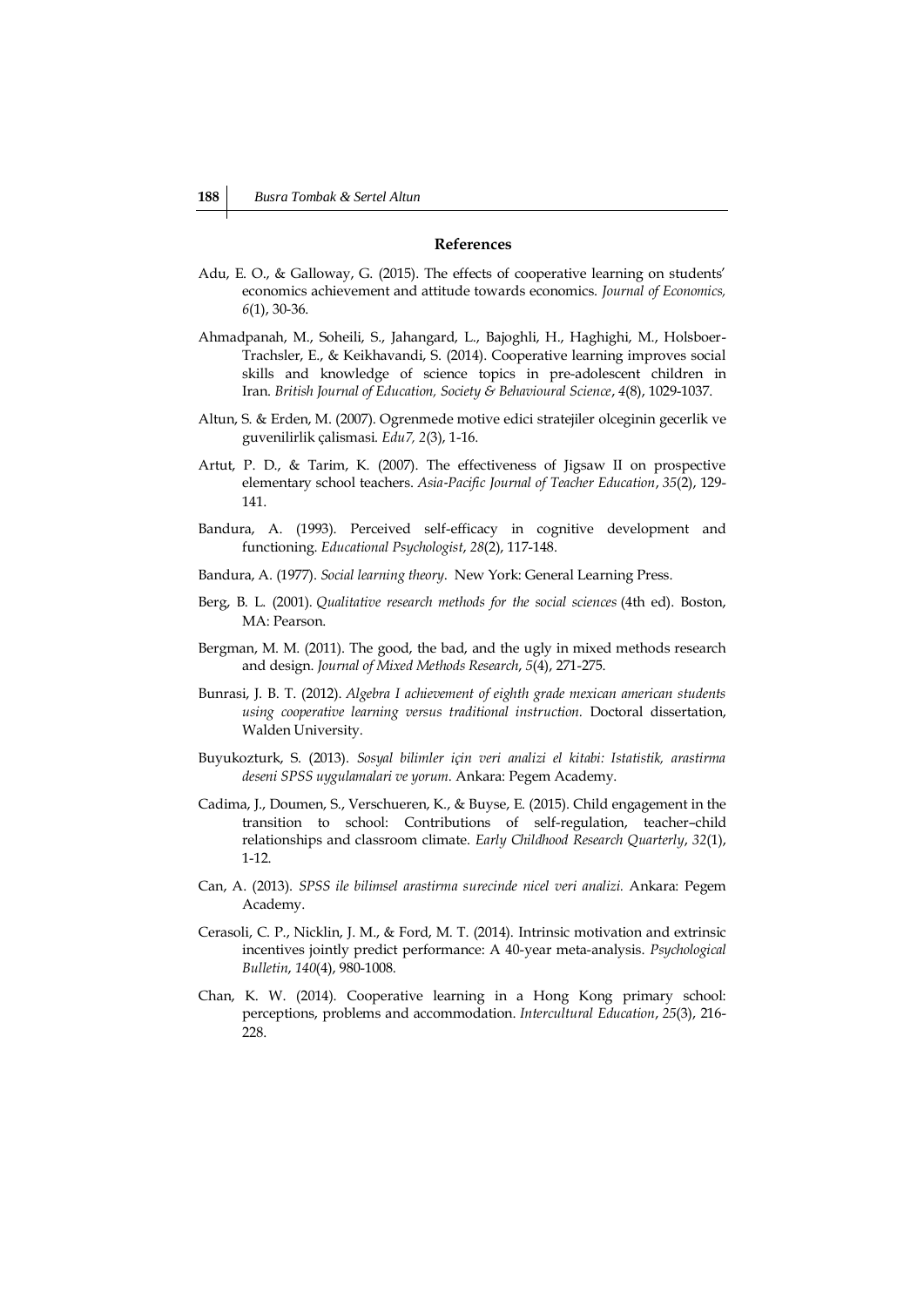- Cherry, K. (2015,nd ). *Theories of motivation in psychology*. Retrieved March 19, 2015, from http://psychology.about.com/od/psychologytopics/tp/theories-ofmotivation.htm
- Chow, S. J., & Yong, B. C. S. (2013). Secondary School Students' Motivation and Achievement in Combined Science. *Online Submission*, *3*(4), 213-228.
- Clark, N. M., Gong, M., & Kaciroti, N. (2014). A model of self-regulation for control of chronic disease. *Health Education & Behavior*, *41*(5), 499-508.
- Creswell, J. W., & Clark, V. L. P. (2007). *Designing and conducting mixed methods research.* Thousand Oaks: SAGE Publications.
- Cubukcu, Z. (2012). The effect of hidden curriculum on character education process of primary school students. *Educational Sciences: Theory and Practice*, *12*(2), 1526-1534.
- Dandy, K., & Bendersky, K. (2014). Student and faculty beliefs about learning in higher education: Implications for teaching. *International Journal of Teaching & Learning in Higher Education*, *26*(3), 358-380.
- de Vries, S., van de Grift, W. J., & Jansen, E. P. (2014). How teachers' beliefs about learning and teaching relate to their continuing professional development. *Teachers and Teaching*, *20*(3), 338-357.
- Deci, E. L., & Ryan, R. M. (2011). Self-determination theory. *Handbook of Theories of Social Psychology*, *1*(1), 416-433.
- Deci, E., Vallerand, R., Pelletier, L., & Ryan, R. (1991). Motivation and education: The self-determination perspective. *Educational Psychologist, 26(3-4),* 325-346. Retrieved November 21, 2011, from http://www.tandfonline.com/doi/abs/10.1080/00461520.1991.9653137
- Denscombe, M. (2008). Communities of practice a research paradigm for the mixed methods approach. *Journal of Mixed Methods Research*, 2(3), 270-283.
- Deutsch, M. (1949). An experimental study of the effects of cooperation and competition upon group process. *Human relations*, *2*(3), 199-231.
- Freiberger, V., Steinmayr, R., & Spinath, B. (2012). Competence beliefs and perceived ability evaluations: How do they contribute to intrinsic motivation and achievement?. *Learning and Individual Differences*, *22*(4), 518-522.
- Gottfried, A. E., Marcoulides, G. A., Gottfried, A. W., & Oliver, P. H. (2013). Longitudinal pathways from math intrinsic motivation and achievement to math course accomplishments and educational attainment. *Journal of Research on Educational Effectiveness*, 6(1), 68-92.
- Hancock, D. (2004). Cooperative learning and peer orientation effects on motivation and achievement. *The Journal of Educational Research*, *97*(3), 159-168.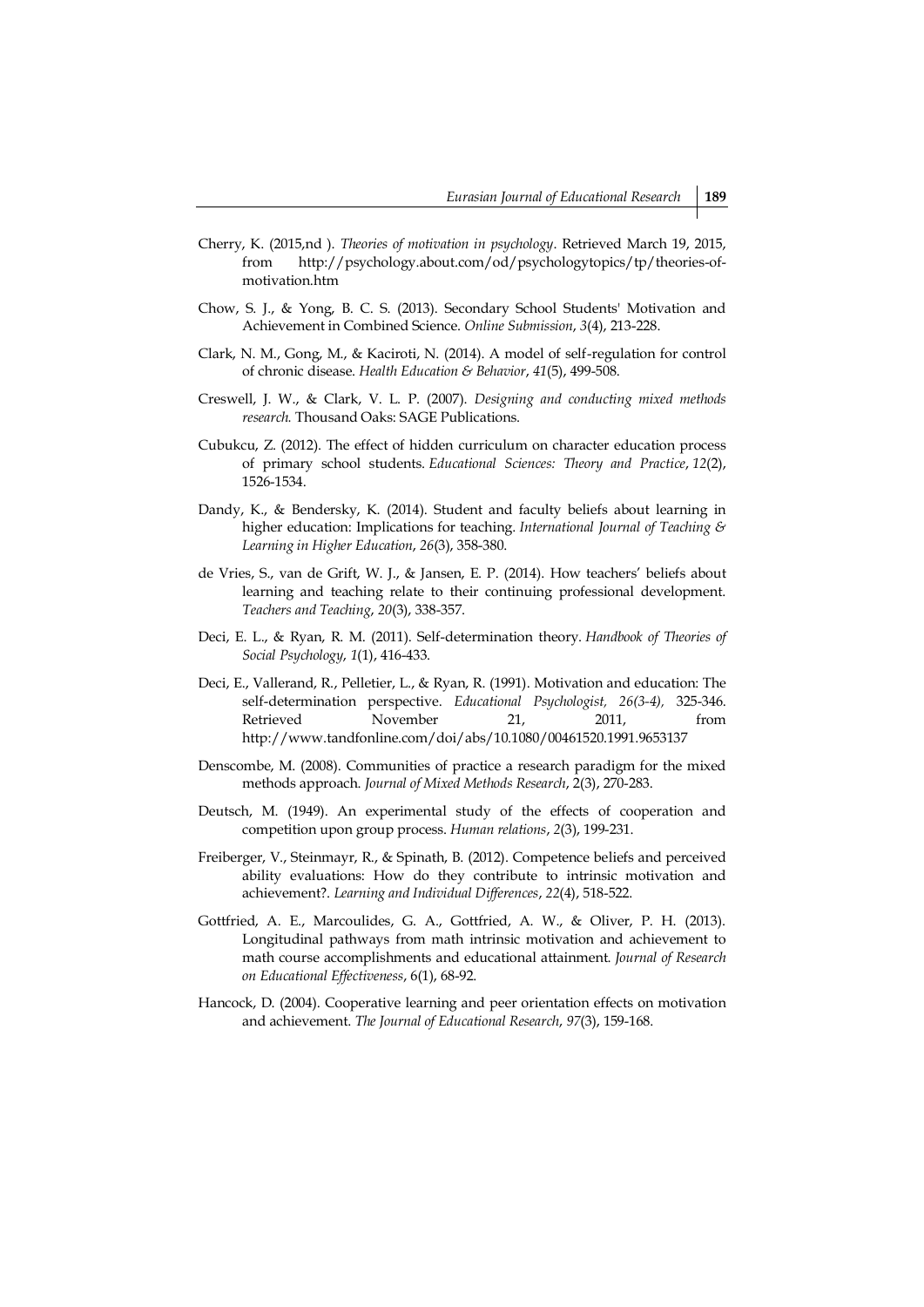- Hatch, J. A. (2002). *Doing qualitative research in education settings*. New York: State University of New York Press.
- Hennessey, A., & Dionigi, R. A. (2013). Implementing cooperative learning in Australian primary schools: Generalist teachers' perspectives. *Issues in Educational Research*, *23*(1), 52-68.
- Jobs, S. (2005). *The only way to do great work is to love what you do*. Retrieved from https://www.youtube.com/watch?v=odEfLZ9HMZ8
- John, K. K., & Ng'eno, J. K. (2014). Effects of cooperative mastery learning approach on students' motivation to learn chemistry by gender. *Journal of Education and Practice*, *5*(8), 91-97.
- Johnson, D. W., & Johnson, R. T. (2014). Cooperative learning in 21st century. *Anales de Psicología, 30*(3), 841-851.
- Johnson, R. B., & Onwuegbuzie, A. J. (2004). Mixed methods research: A research paradigm whose time has come. *Educational researcher*, *33*(7), 14-26.
- Karacop, A., Doymus, K., Dogan, A., & Koc, Y. (2009). Ogrencilerin akademik basarilarina bilgisayar bnimasyonlari ve jigsaw tekniginin etkisi. *Gazi Egitim Fakultesi Dergisi*, *29*(1), 211-235.
- Keramati, M. (2010). Effect of cooperative learning on academic achievement of physics course. *Journal of Computers in Mathematics and Science Teaching*, *29*(2), 155-173.
- Klauda, S. L., & Guthrie, J. T. (2015). Comparing relations of motivation, engagement, and achievement among struggling and advanced adolescent readers. *Reading and Writing*, *28*(2), 239-269.
- Koutselini, M. (2008). Teacher misconceptions and understanding of cooperative learning: An intervention study. *The Journal of Classroom Interaction*, *43*(2) 34- 44.
- Kus, M., Filiz, E., & Altun, S. (2014). Teacher and student thoughts on effectiveness of cooperative learning in geography teaching. *Educational Research and Reviews*, *9*(11), 312-319.
- Lee, W. & Reeve, J. (2012). Teachers' estimates of their students' motivation and engagement: Being in synch with students. *Educational Psychology,* 32(6), 727- 747.
- Lei, S. A. (2010). Intrinsic and extrinsic motivation: Evaluating benefits and drawbacks from college instructors' perspectives. *Journal of Instructional Psychology*, *37*(2), 153.
- Lewin, K. (1947). Frontiers in group dynamics II. Channels of group life; social planning and action research. *Human relations*, *1*(2), 143-153.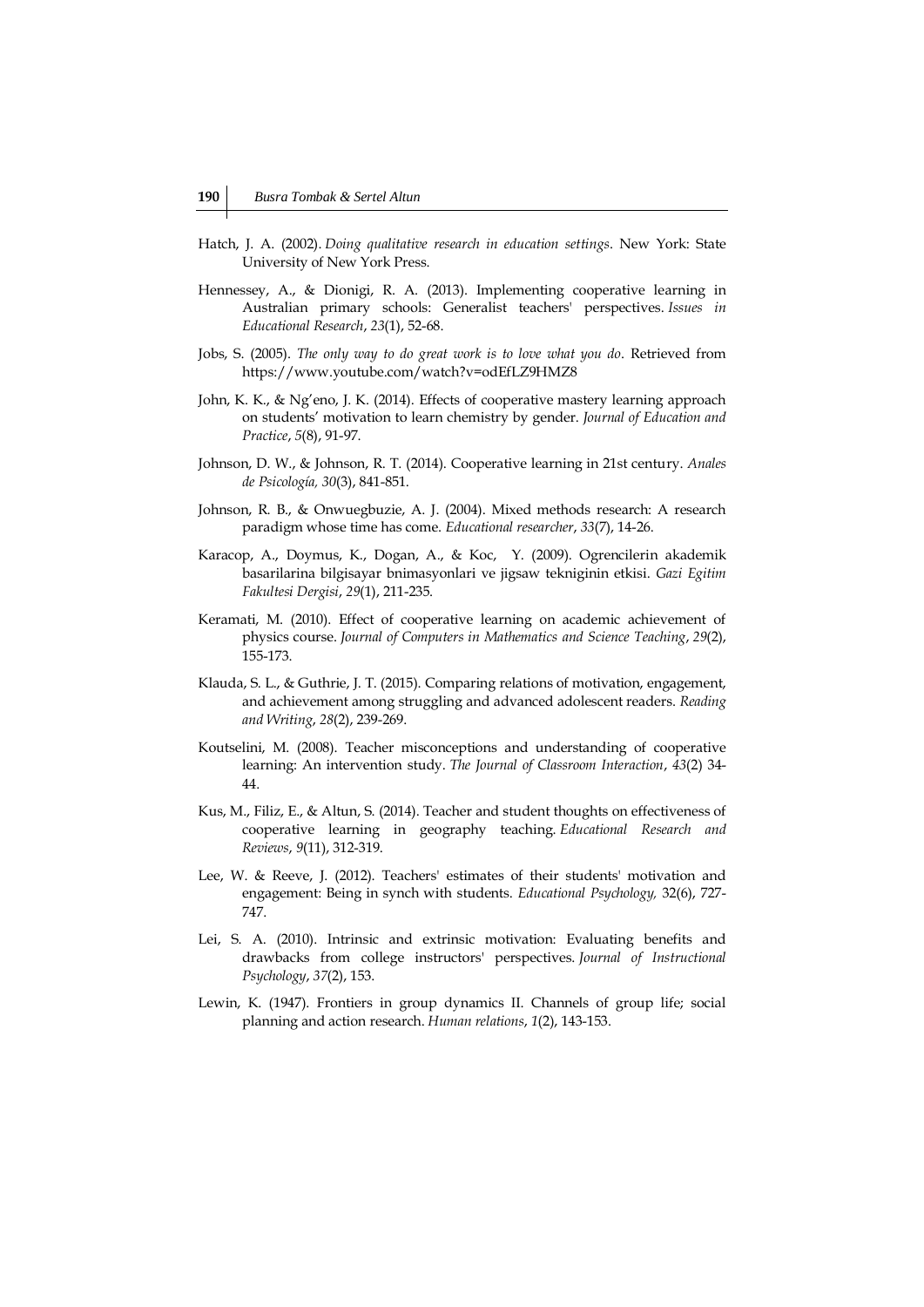- Martin, A. J. (2012). High school motivation and engagement: Gender and age effects. *Online Submission*, 1-7. Retrieved from http://files.eric.ed.gov/fulltext/ED532692.pdf
- Martin, A. J., Yu, K., & Hau, K. T. (2014). Motivation and engagement in the 'Asian Century': a comparison of Chinese students in Australia, Hong Kong, and Mainland China. *Educational Psychology*, *34*(4), 417-439.
- Martin, M. R., & Pickett, M. T. (2013). The effects of differentiated instruction on motivation and engagement in fifth-grade gifted math and music students. *Online Submission*, Master of Arts Action Research Project, Saint Xavier University, 1-92. Retrieved from http://files.eric.ed.gov/fulltext/ED541341.pdf
- Maslow, A., & Herzeberg, A. (1954). Hierarchy of needs. *AH Maslow. ea., Motivation and Personality.* Harper, New York.
- Nakiboglu, C. (2001). Maddenin yapisi unitesinin isbirlikli ogrenme yontemi kullanilarak kimya ögretmen adaylarina ogretilmesinin ogrenci basarisina etkisi. *Gazi Egitim Fakultesi Dergisi*, *21*(3), 131-143.
- Nichols, J. D., & Hall, N. (1996). The effects of cooperative learning on student achievement and motivation in a high school geometry class. *Contemporary Education, 21*(1), 467-476.
- Nichols, J. D., & Miller, R. B. (1994). Cooperative learning and student motivation. *Contemporary Educational Psychology*, *19*(2), 167-178.
- Ning, H., & Hornby, G. (2014). The impact of cooperative learning on tertiary EFL learners' motivation. *Educational Review*, *66*(1), 108-124.
- Obenland, C. A., Munson, A. H., & Hutchinson, J. S. (2012). Silent students' participation in a large active learning science classroom. *Journal of College Science Teaching*, *42*(2), 90-98.
- Orora, W., Keraro, F. N., & Wachanga, S. W. (2014). Using cooperative e-learning teaching strategy to enhance students' creativity in secondary school biology: A study of selected schools in Nakuru County, Kenya. *International Journal of Education and Practice, 2*(6), 137-146.
- Pajares, F., & Miller, M. D. (1994). Role of self-efficacy and self-concept beliefs in mathematical problem solving: A path analysis. *Journal of Educational Psychology*, *86*(2), 193-203.
- Park, E. L., & Choi, B. K. (2014). Transformation of classroom spaces: traditional versus active learning classroom in colleges. *Higher Education*, *68*(5), 749-771.
- Pintrich, P. R., & De Groot, E. V. (1990). Motivational and self-regulated learning components of classroom academic performance. *Journal of educational psychology, 82*(1), 33.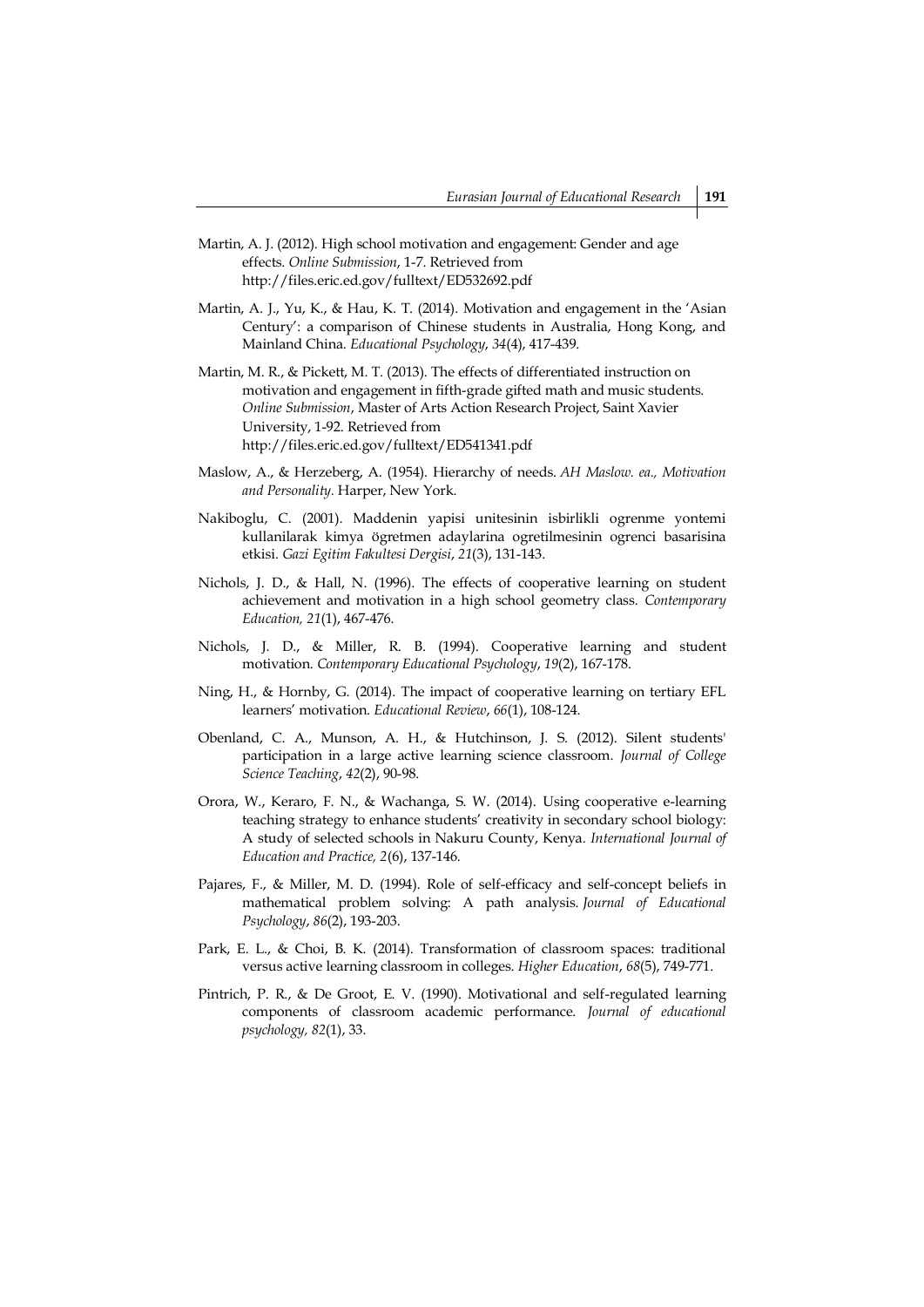- Ray, N. L. (1992). Motivation in education. Washington, DC: U.S. Department of Education. (ERIC Document Reproduction Service No. ED349298), 1-27. Retrieved from http://files.eric.ed.gov/fulltext/ED349298.pdf
- Ray, P. S., Leeper, J., & Amini, M. O. (2014). Proceedings from ASEE-E '14: Effects of cooperative learning as a teaching method for an introductory course in engineering statistics. Macon, GA: USA.
- Rienties, B., Tempelaar, D., Bossche, P., Gijselaers, W., & Segers, M. (2009). The role of academic motivation in computer-supported collaborative learning. *Computers in Human Behavior, 25*(1)*,* 1195-1206. Retrieved March 7, 2015.
- Rowell, L., & Hong, E. (2013). Academic motivation: Concepts, strategies, and counseling approaches. *Professional School Counseling*, *16*(3), 158-171.
- Ruan, Y., Duan, X., & Du, X. Y. (2015). Tasks and learner motivation in learning Chinese as a foreign language. *Language, Culture and Curriculum*, *28*(2), 170- 190.
- Ryan, R. M. & Deci, E. L. (2000). Self-determination theory and the facilitation of intrinsic motivation, social development, and well-being. *American Psychologist*, *55*(1), 68-78.
- Ryan, R. M. & Deci, E. L. (1991). A Motivational Approach to self: Integration in personality. In Diensthier, R. A. (Ed.), *Perspectives on motivation* (pp. 237-288). Nebraska: The University of Nebraska Press.
- Ryan, R. M., & Deci, E. L. (2000). Intrinsic and extrinsic motivations: Classic definitions and new directions. *Contemporary Educational Psychology*, *25*(1), 54- 67.
- Sahin, A. (2011). Effects of Jigsaw III technique on achievement in written expression. *Asia Pacific Education Review*, *12*(3), 427-435.
- Scheier, M. F., & Carver, C. S. (2014, January). Cognition, affect, and self-regulation. In *Affect and cognition: 17th annual carnegie mellon symposium on cognition* (pp. 157). Psychology Press.
- Seyler, D. L., Holton III, E. F., Bates, R. A., Burnett, M. F., & Carvalho, M. A. (1998). Factors affecting motivation to transfer training. *International Journal of Training and Development*, *2*(1), 2-16.
- Simoneau, H., & Bergeron, J. (2003). Factors affecting motivation during the first six weeks of treatment. *Addictive Behaviors*, *28*(7), 1219-1241.
- Skinner, E. A., & Belmont, M. J. (1993). Motivation in the classroom: Reciprocal effects of teacher behavior and student engagement across the school year. *Journal of Educational Psychology*, *85*(4), 571-581.
- Slavin, R. E. (1987). *Cooperative learning: Student teams. What research says to the teacher*. Washington: National Education Association.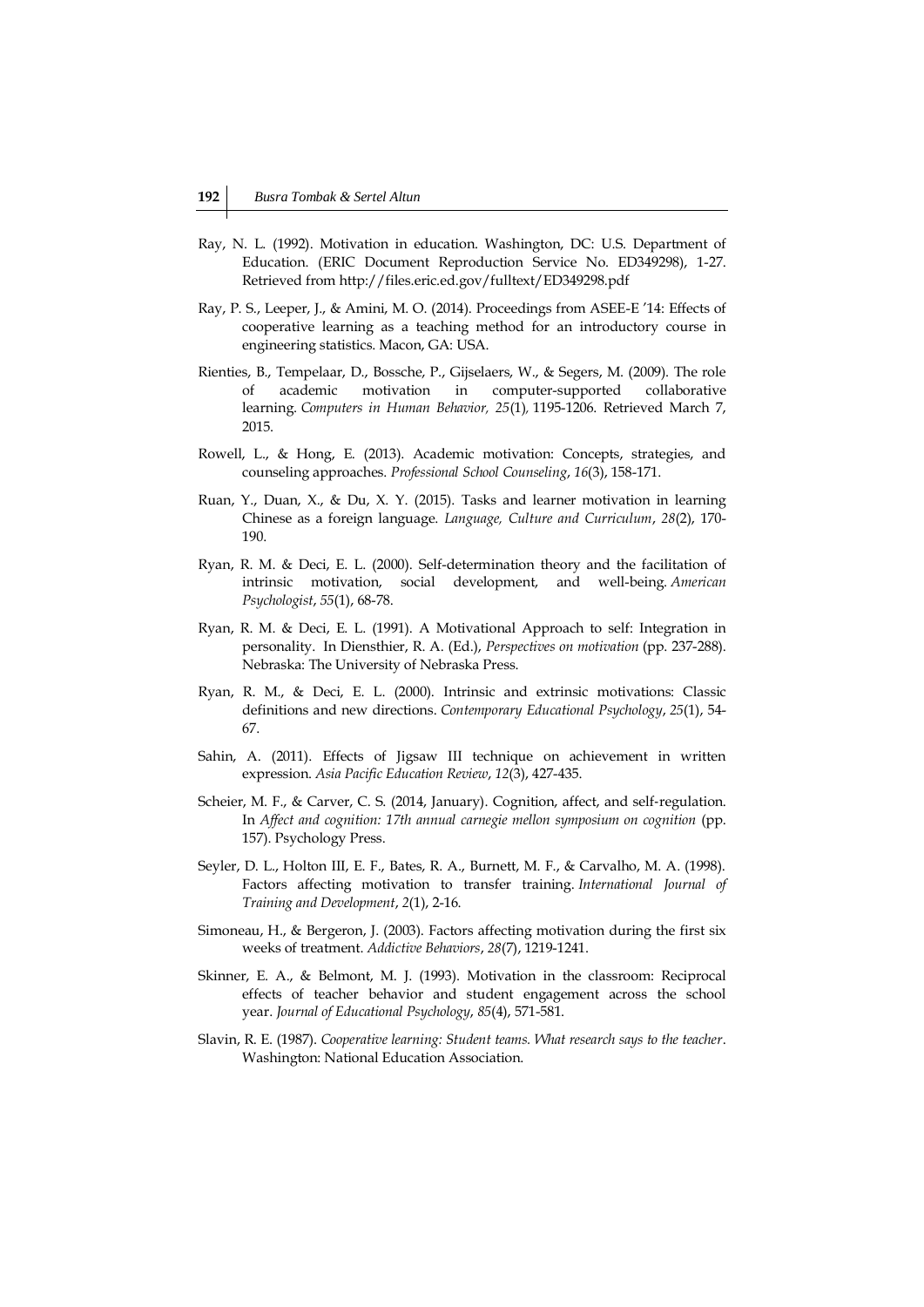- Tarhan, L., Ayyildiz, Y., Ogunc, A., & Sesen, B. A. (2013). A jigsaw cooperative learning application in elementary science and technology lessons: Physical and chemical changes. *Research in Science & Technological Education*, *31*(2), 184- 203.
- Taylor, G., Jungert, T., Mageau, G. A., Schattke, K., Dedic, H., Rosenfield, S., & Koestner, R. (2014). A self-determination theory approach to predicting school achievement over time: the unique role of intrinsic motivation. *Contemporary Educational Psychology*, *39*(4), 342-358.
- Temiz, T., & Topcu, M. S. (2013). Preservice teachers' teacher efficacy beliefs and constructivist-based teaching practice. *European Journal of Psychology of Education*, *28*(4), 1435-1452.
- Thompson, V. C. (1987). *Methodologies to motivate students.* Abstract. Retrieved from http://eric.ed.gov/?id=ED296955
- Topping, K. J., Thurston, A., Tolmie, A., Christie, D., Murray, P., & Karagiannidou, E. (2011). Cooperative learning in science: Intervention in the secondary school. *Research in Science & Technological Education, 29*(1), 91-106.
- Tran, V. D. (2014). The effects of cooperative learning on the academic achievement and knowledge retention. *International Journal of Higher Education*, *3*(2), 131- 140.
- Unrau, N. J., & Quirk, M. (2014). Reading motivation and reading engagement: clarifying commingled conceptions. *Reading Psychology*, *35*(3), 260-284.
- Wadsworth, B. J. (1996). *Piaget's theory of cognitive and affective development: Foundations of constructivism* . London: Longman Publishing.
- Wiggins, G. P. &, McTighe, J. (2005). *Understanding by design*. Alexandria, VA: Association for Supervision and Curriculum Development.
- Yildirim, A. & Simsek, H. (2013). *Sosyal bilimlerde nitel arastirma yontemleri.* Ankara: Seckin Publishing.
- Zhao, D. B., Dou, Z. Y., & Kong, Q. M. (2014). The effect of cooperative learning on college students' personality and mentality in their taking tennis as an optional course. *Journal of Shenyang Agricultural University (Social Sciences Edition)*, *5*(1), 604-607.
- Zhou, H. (2012). Enhancing non-english majors' EFL motivation through cooperative learning. *Procedia Environmental Sciences, 12*(1)*,* 1317-1323.
- Zimmerman, B. J. (2000). Self-efficacy: An essential motive to learn. *Contemporary Educational Psychology*, *25*(1), 82-91.
- Zumbrunn, S., McKim, C., Buhs, E., & Hawley, L. R. (2014). Support, belonging, motivation, and engagement in the college classroom: A mixed method study. *Instructional Science*, *42*(5), 661-684.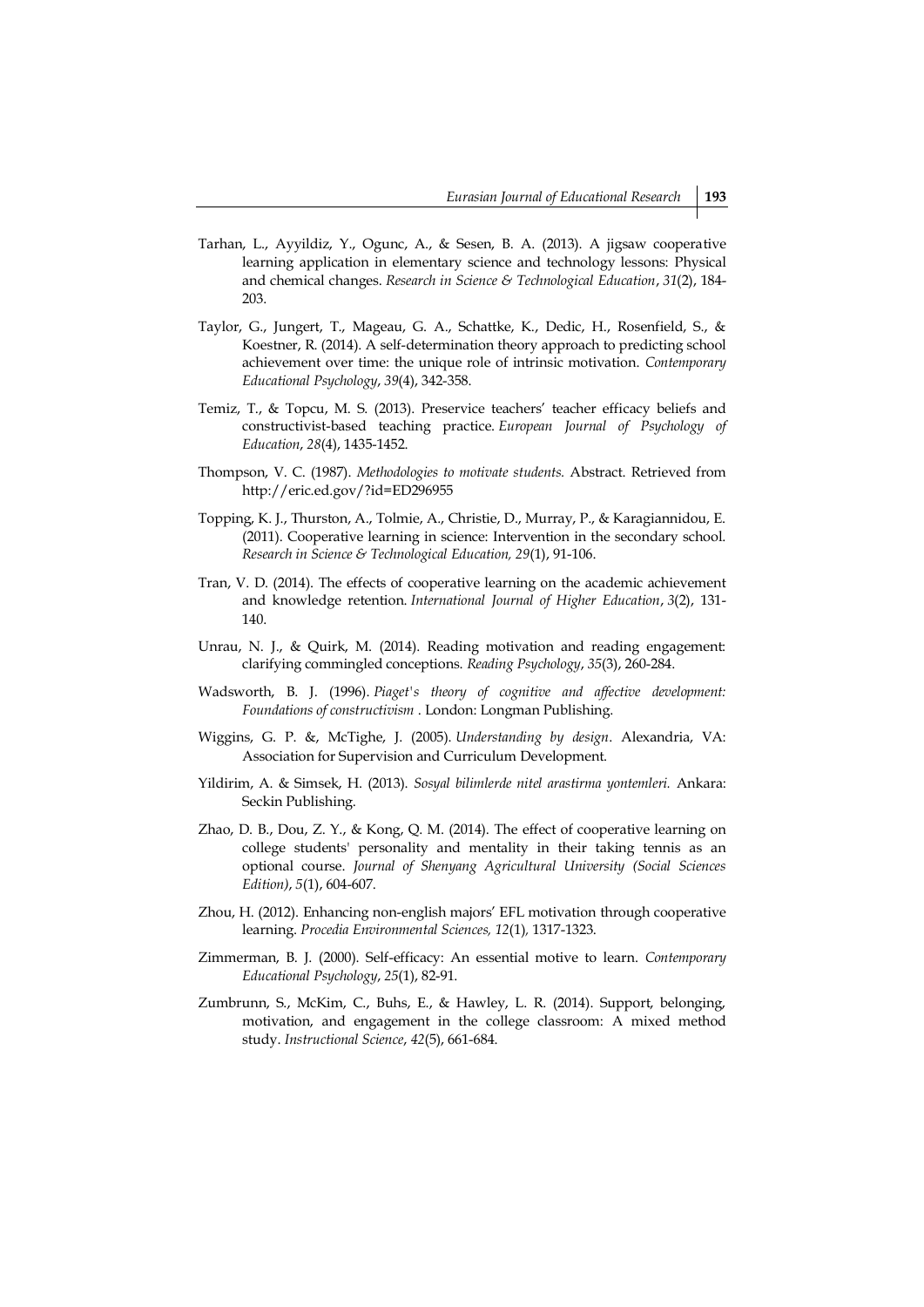## **İşbirliğine Dayalı Öğrenmenin Etkisi: Üniversite Örneği**

# **Atıf**:

Tombak, B. & Altun, S. (2016). The effect of cooperative learning: University example. *Eurasian Journal of Educational Research*, 64, 173-196 http://dx.doi.org/10.14689/ejer.2016.64.10

## **Özet**

*Problem Durumu*: Motivasyon, özellikle eğitim alanında başarının kilit unsurlarından biridir ve bunu sağlayan en etkili yöntemlerden biri Yapılandırmacı Öğrenme Yaklaşımı, ve özellikle İşbirliğine Dayalı Öğrenmedir. İşbirliğine Dayalı Öğrenme özellikle ilk ve ortaokul seviyelerinde oldukça yaygın bir yöntem olmakla birlikte, öğrenci sayısının çokluğu ve zaman kısıtlaması gibi nedenlerden dolayı yükseköğrenimde tercih edilmemektedir. Alan yazın da bunu doğrulamakta ve İşbirliğine Dayalı Öğrenmenin ve onun motivasyonel etkilerine pek yer vermemektedir. Bu çalışma alan yazındaki ve uygulamadaki bu boşluğu doldurabilecek biçimde tasarlanmıştır.

*Araştırma Amacı*: Bu çalışmanın amacı İşbirliğine Dayalı Öğrenmenin üniversite öğrencilerinin motivasyonları ve ürünleri üzerindeki etkisini araştırmaktır. Bu sayede alan yazındaki mevcut eksiklik kapatılmış, İşbirliğine Dayalı Öğrenme yönteminin kalabalık ve yaşı büyük sınıflarda kullanılıp kullanılamayacağı açığa çıkartılmıştır. Ayrıca bu çalışma, eğitim fakültesi öğrencileri ile gerçekleştirildiğinden öğretmen adaylarının İşbirliğine Dayalı Öğrenmeyi öğrenmeleri, uygulamasını görmeleri de sağlanmış ve bu açıdan çalışmanın ekstra bir önemi de ortaya çıkmıştır.

*Araştırmanın Yöntemi*: Bu çalışma karma yöntemli bir araştırma olarak tasarlanmış ve dört haftalık İşbirliğine Dayalı Öğrenme Yöntemi uygulamasıyla yapılmıştır. Jigsaw ve Takım Turnuva teknikleri bir devlet üniversitesinin seçmeli bir dersin iki sınıfında uygulanmıştır. İki sınıftaki öğrencilerin yaşları 18-25 arasında değişmektedir. Daha sağlıklı sonuçlara ulaşılabilmesi adına karma yöntem tercih edilmiş ve ön test-son test şeklinde uygulanan motivasyon ölçeği öğrenci ürünlerinden oluşan doküman analizi ile desteklenmiştir. Karma yöntem kullanılması, hem uygulama yapılan iki sınıfın 'ne'liğine dair bilgi vermekte ve İşbirliğine Dayalı Öğrenmenin etkilerini açığa çıkartmakta, hem de bu etkilerin nasıl ve neden oluştuğunu tespit etmeyi kolaylaştırarak derinlemesine analiz yapmayı da sağlamaktadır.

Çalışma içerisinde yapılan dört haftalık bir uygulama, araştırmacılar tarafından tasarlanmıştır. Uygulamada kullanılan materyaller ve çalışma yaprakları araştırmacılar tarafından geliştirilip, uzman görüşüne sunulmuştur. Ayrıca uygulamayı araştırmacılar gerçekleştirmiş ve sürecin tasarlandığı gibi ilerlediğinden emin olunmuştur.

Uygulamanın öncesinde ve sonrasında Pintrich (1990) tarafından geliştirilen ve Altun ve Erden (2007) tarafından Türkçe'ye uyarlanan "Öğrenmede Motive Edici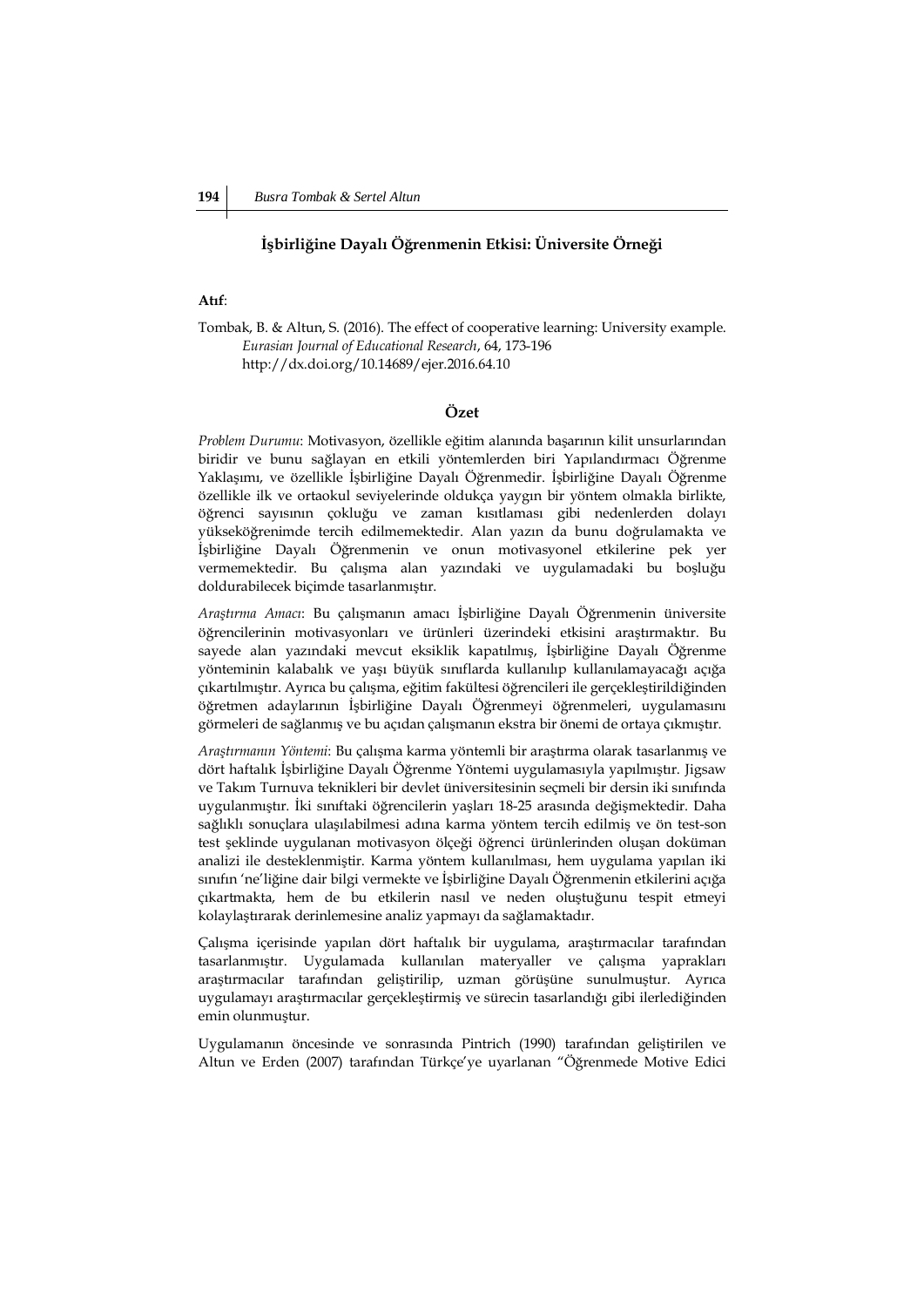Stratejiler Ölçeği"nin "motivasyon" boyutu kullanılmıştır. Ön testlerde öğrencilerden kendilerine takma ad vermeleri istenmiş ve böylece hem katılımcı gizliliği sağlanmış hem de son test ile ön testin karşılaştırılması mümkün kılınmıştır. Ön test ve son testler araştırmacılar tarafından uygulanmış ve SPSS programı t testi ile analiz edilmiştir.

Öğrenciler uygulamanın son haftasında uygulama süresince üzerinde çalışılan konularla ilgili ürünler hazırlamış ve bunların sunumlarını gerçekleştirmiştir. Her iki uygulama sınıfında da öğrenciler gruplarca hazırladıkları ürünleri sunmuş ve dönüt almışlardır. Öğrenci ürünleri sunulurken araştırmacılar notlar tutmuş ve bu alan notlarını doküman analizi sürecinde kullanmışlardır. Doküman analizi yapılırken de görsel ve yazılı materyallerin analiz tekniklerinden faydalanılmış, nitel veri analizi yöntemlerinden tematik analiz kullanılarak kodlar ve temalar çıkartılmıştır. Çıkartılan temalar yoğunluk sıralarına göre incelenmiş ve sunulmuştur.

*Araştırmanın Bulguları*: Toplanan veriler ışığında, öğrencilerin motivasyon düzeylerinin İşbirliğine Dayalı Öğrenme yönteminden olumlu etkilendiği sonucuna varılmıştır. Ön test ve son test arasındaki anlamlı farklılık (hangi boyutlar içerisinde anlamlı farklık bulunduğu makale içerisinde detylıca aktarılmıştır), öğrencilerin motivasyonel durumlarının olumlu etkilendiğini göstermektedir. Ayrıca nitel veriler ışığında öğrencilerin konuya dair öğrenmelerinin oldukça başarılı ve olumlu olduğu, ayrıca öğrencilerin İşbirliğine Dayalı Öğrenme becerilerini de kazandıkları sonucuna ulaşılmıştır. İşbirliğine Dayalı Öğrenme ile öğrenciler yalnızca konuya dair değil, yönteme dair de bilgiler ve beceriler edinmiştir. Örtük bir biçimde gerçekleşen bu öğrenme, işbirliği becerilerinin oldukça öneme sahip olduğu günümüzde değerli bir kazanım olarak ortaya çıkmaktadır. Ayrıca çalışma sonunda üniversite seviyesinin İşbirliğine Dayalı Öğrenme'yi uygulamak için tehlikeli bir düzey olmadığı, aksine oldukça verimli bir seviye olduğu sonucuna varılmıştır. Hem nitel hem de nicel veriler İşbirliğine Dayalı Öğrenmenin öğrencilerin motivasyon ve işbirliğine dayalı öğrenme becerileri üzerinde olumlu etkisinin olduğuna işaret etmektedir.

*Araştırmanın Sonuçları ve Önerileri*: Bulgulara dayanarak İşbirliğine Dayalı Öğrenmenin öğrencilerin motivasyon ve işbirliğine dayalı öğrenme becerileri üzerinde olumlu bir etkisinin olduğu söylenebilir. İşbirliğine Dayalı Öğrenme, üniversite seviyesindeki öğrencilerin motivasyonlarını olumlu etkilemiş; ayrıca onların işbirliğine dayalı öğrenme becerilerini de geliştirmiştir. Üniversite seviyesinde ulaşılan bu sonuç, İşbirliğine Dayalı Öğrenme yönteminin yalnızca küçük yaştaki öğrenciler için kullanılmayacağını, yöntemin çok daha geniş bir yaş aralığına hitap ettiğini göstermektedir. Öğrencilerin motivasyonlarının artması, İşbirliğine Dayalı Öğrenme yönteminin öğrencilerin başarılarını da arttırabileceğine dair ümit vermektedir. Nitekim nitel veriler de bu durumu desteklemekte ve öğrencileri öğrenmelerinin başarılı olduğunu göstermektedir. Bu çalışmanın sonucunda ortaya çıkan işbirliğine dayalı öğrenme becerilerinin kazanılması ise, İşbirliğine Dayalı Öğrenme yönteminin örtük bir kazanımını açığa çıkartmaktadır. Öğrenilen konunun farklı olmasına rağmen öğrenciler işbirliğine dayalı öğrenme becerilerini de öğrenmişlerdir. Özellikle eğitim fakültesi öğrencileri için işbirliğine dayalı öğrenme becerileri oldukça önem arz ettiğinden, ortaya çıkan bu sonuç